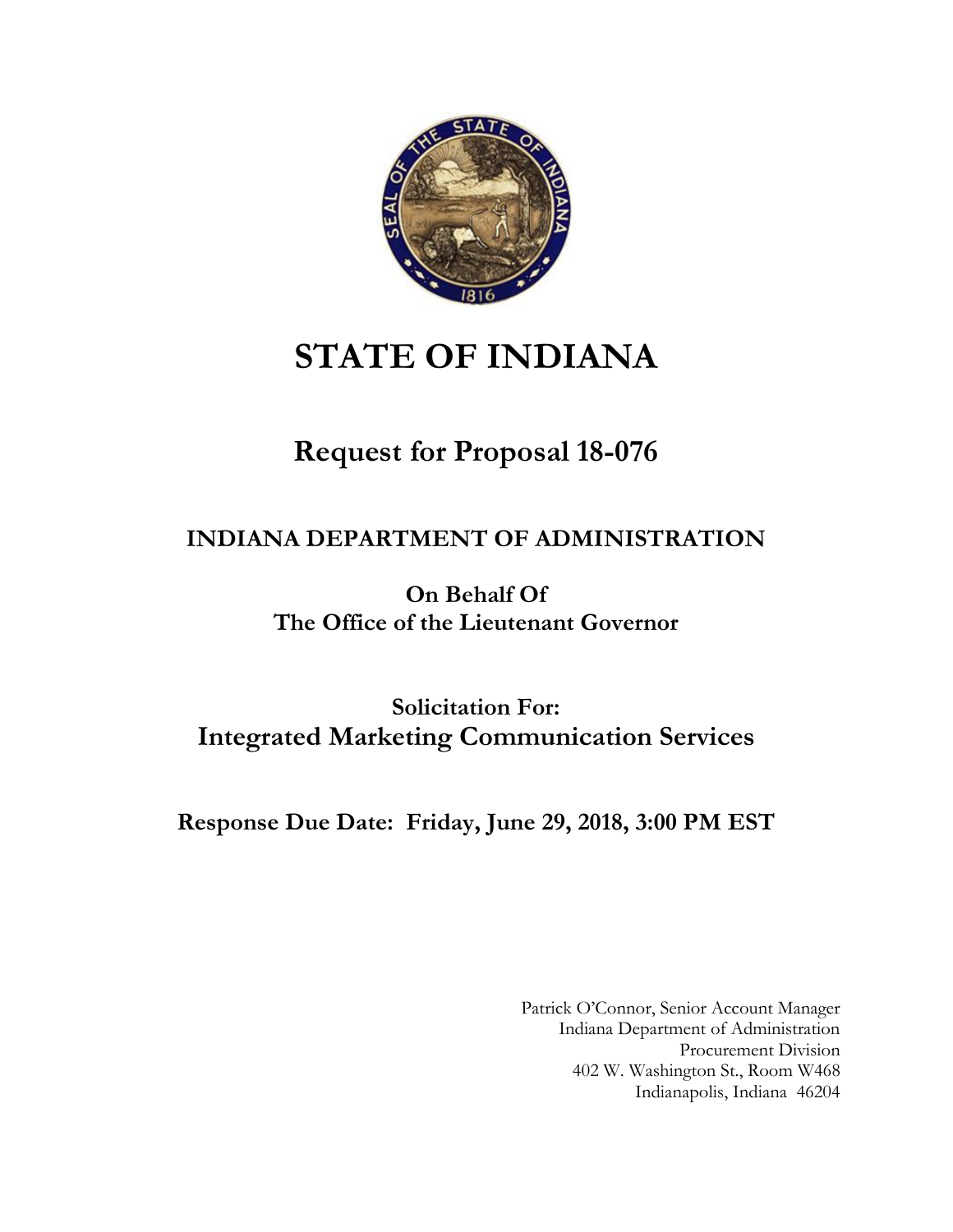Table of Contents

|       | SECTION ONE GENERAL INFORMATION AND REQUESTED                                 |  |
|-------|-------------------------------------------------------------------------------|--|
|       |                                                                               |  |
| 1.1   |                                                                               |  |
| 1.2   |                                                                               |  |
| 1.3   |                                                                               |  |
| 1.4   |                                                                               |  |
| 1.5   |                                                                               |  |
| 1.6   |                                                                               |  |
| 1.7   |                                                                               |  |
| 1.8   |                                                                               |  |
| 1.9   |                                                                               |  |
| 1.10  |                                                                               |  |
| 1.11  | PROPOSAL CLARIFICATIONS AND DISCUSSIONS, AND CONTRACT                         |  |
| 1.12  |                                                                               |  |
| 1.13  |                                                                               |  |
| 1.14  |                                                                               |  |
| 1.15  |                                                                               |  |
| 1.16  |                                                                               |  |
| 1.17  |                                                                               |  |
| 1.18  |                                                                               |  |
| 1.19  |                                                                               |  |
| 1.20  |                                                                               |  |
| 1.21  | MINORITY & WOMEN'S BUSINESS ENTERPRISES RFP                                   |  |
|       |                                                                               |  |
| 1.22  | INDIANA VETERAN OWNED SMALL BUSINESS SUBCONTRACTOR                            |  |
|       |                                                                               |  |
| 1.23  |                                                                               |  |
| 1.24  |                                                                               |  |
| 1.25  | EVIDENCE OF FINANCIAL RESPONSIBILITY (25 IAC 1.1-1-5) 17                      |  |
| 1.26  |                                                                               |  |
|       |                                                                               |  |
| 2.1   |                                                                               |  |
| 2.2   |                                                                               |  |
| 2.2.1 |                                                                               |  |
| 2.2.2 | Summary of Ability and Desire to Supply the Required Products or Services  19 |  |
| 2.2.3 |                                                                               |  |
| 2.2.4 |                                                                               |  |
| 2.2.5 |                                                                               |  |
| 2.2.6 |                                                                               |  |
| 2.3   |                                                                               |  |
| 2.3.1 |                                                                               |  |
| 2.3.2 |                                                                               |  |
| 2.3.3 |                                                                               |  |
| 2.3.4 |                                                                               |  |
| 2.3.5 |                                                                               |  |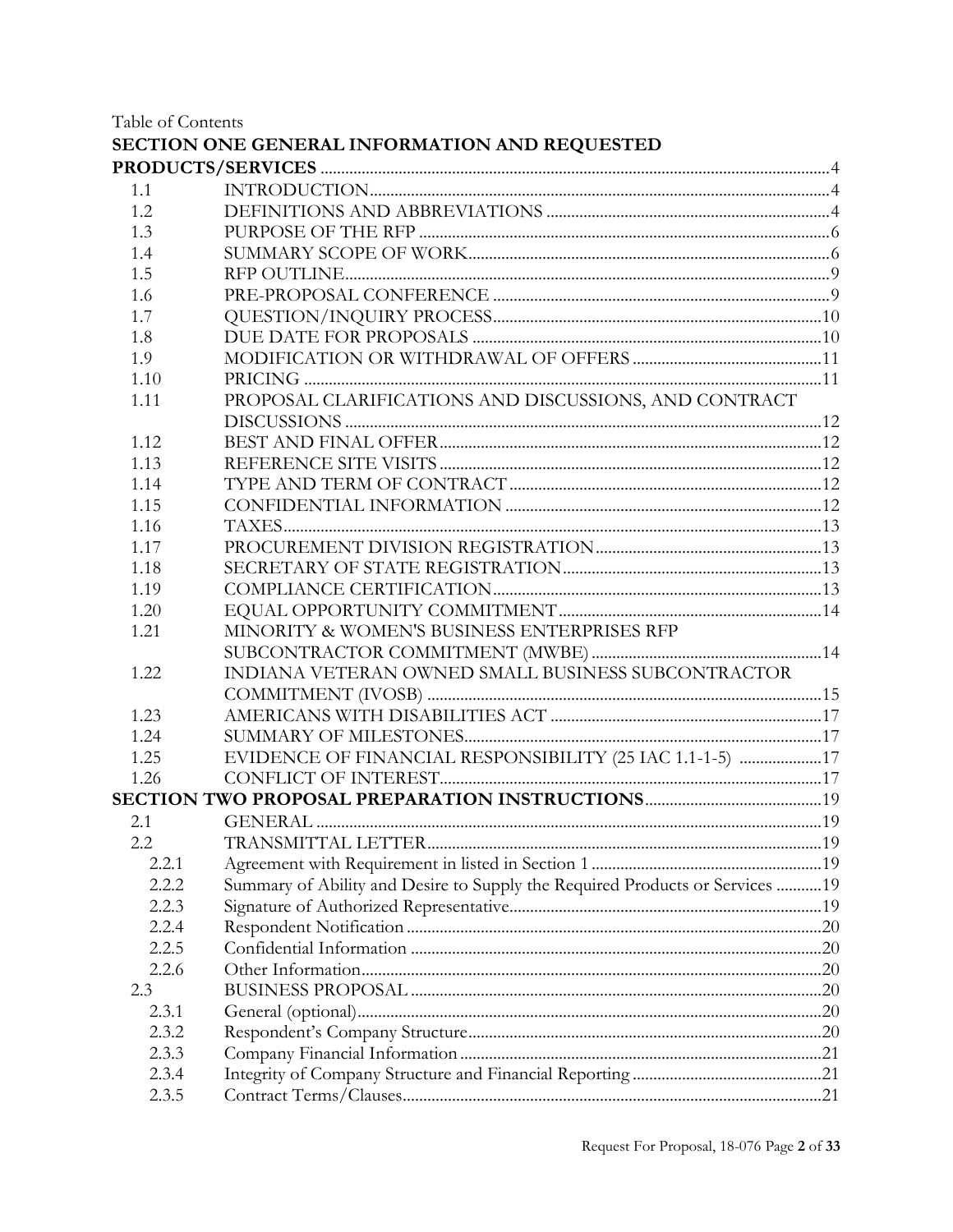| 2.3.6    |                                                                                  |
|----------|----------------------------------------------------------------------------------|
| 2.3.7    |                                                                                  |
| 2.3.8    |                                                                                  |
| 2.3.9    |                                                                                  |
| 2.3.10   |                                                                                  |
| 2.3.11   |                                                                                  |
| 2.3.12   |                                                                                  |
| 2.3.13   |                                                                                  |
| 2.3.14   |                                                                                  |
| 2.3.15   |                                                                                  |
| 2.4      |                                                                                  |
| 2.5      |                                                                                  |
| 2.6      |                                                                                  |
| 2.7      |                                                                                  |
|          |                                                                                  |
| 3.1      |                                                                                  |
| 3.2      |                                                                                  |
| 3.2.1    |                                                                                  |
| 3.2.2    |                                                                                  |
| 3.2.3    |                                                                                  |
| 3.2.4    |                                                                                  |
| 3.2.5    |                                                                                  |
| 3.2.6    | Minority (5 points) & Women's Business (5 points) Subcontractor Commitment - (10 |
| points). |                                                                                  |
| 3.2.7    | Indiana Veteran Owned Small Business Subcontractor Commitment - (5 points)32     |
| 3.2.8    |                                                                                  |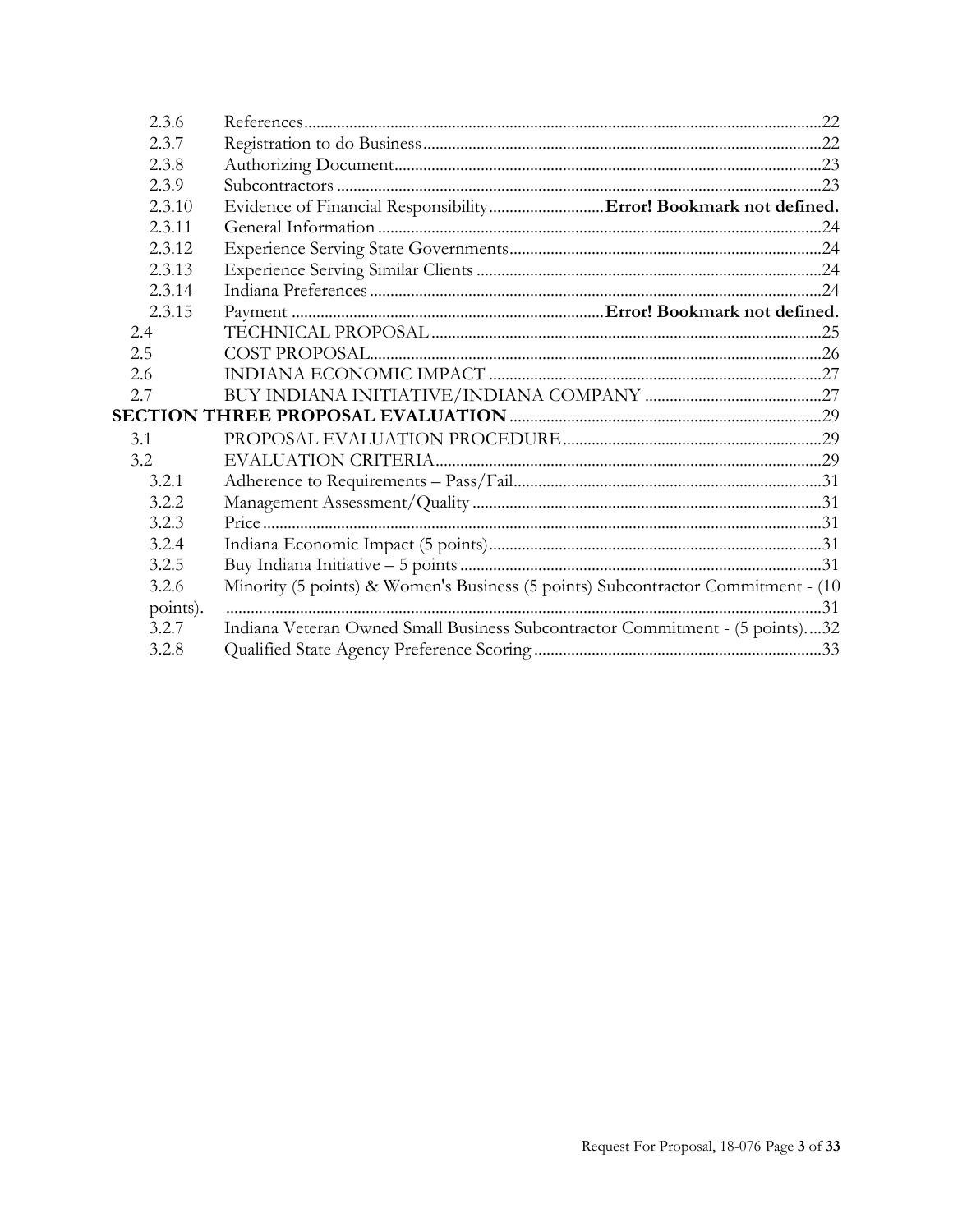#### <span id="page-3-0"></span>**SECTION ONE GENERAL INFORMATION AND REQUESTED PRODUCTS/SERVICES**

#### <span id="page-3-1"></span>1.1 INTRODUCTION

In accordance with Indiana statute, including IC 5-22-9, the Indiana Department of Administration (IDOA), acting on behalf of the Office of the Lieutenant Governor Family of Business Agencies (Office of Tourism Development, Office of Community and Rural Affairs, Office of Defense Development and the Indiana State Department of Agriculture) requires integrated marketing communication services. It is the intent of IDOA to solicit responses to this Request for Proposals (RFP) in accordance with the statement of work, proposal preparation section, and specifications contained in this document. This RFP is being posted to the IDOA website [\(http://www.IN.gov/idoa/2354.htm\)](http://www.in.gov/idoa/2354.htm) for downloading. A nominal fee will be charged for providing hard copies. Neither this RFP nor any response (proposal) submitted hereto are to be construed as a legal offer. In accordance with Indiana statute, including IC 5-22-9, the Indiana Department of Administration (IDOA), acting on behalf of the Indiana Department of Education (IDOE), requires Climate and Culture Survey Services. It is the intent of IDOA to solicit responses to this Request for Proposals (RFP) in accordance with the statement of work, proposal preparation section, and specifications contained in this document. This RFP is being posted to the IDOA website [\(http://www.IN.gov/idoa/2354.htm\)](http://www.in.gov/idoa/2354.htm) for downloading. A nominal fee will be charged for providing hard copies. Neither this RFP nor any response (proposal) submitted hereto are to be construed as a legal offer.

#### <span id="page-3-2"></span>1.2 DEFINITIONS AND ABBREVIATIONS

Following are explanations of terms and abbreviations appearing throughout this RFP. Other special terms may be used in the RFP, but they are more localized and defined where they appear, rather than in the following list.

| Award<br>Recommendation | IDOA's summary to the agency being supported, typically in letter<br>format, of the solicitation and suggestion on vendor selection for the<br>purposes of beginning contract negotiations. |
|-------------------------|---------------------------------------------------------------------------------------------------------------------------------------------------------------------------------------------|
| IAC                     | Indiana Administrative Code                                                                                                                                                                 |
| IC                      | Indiana Code                                                                                                                                                                                |
| Contract Award          | The acceptance of IDOA's Award Recommendation by the agency being<br>supported in conjunction with the public posting of the Award<br>Recommendation.                                       |
| <b>CUF</b>              | Commercially Useful Function $- A$ business function that supports the<br>scope of this solicitation                                                                                        |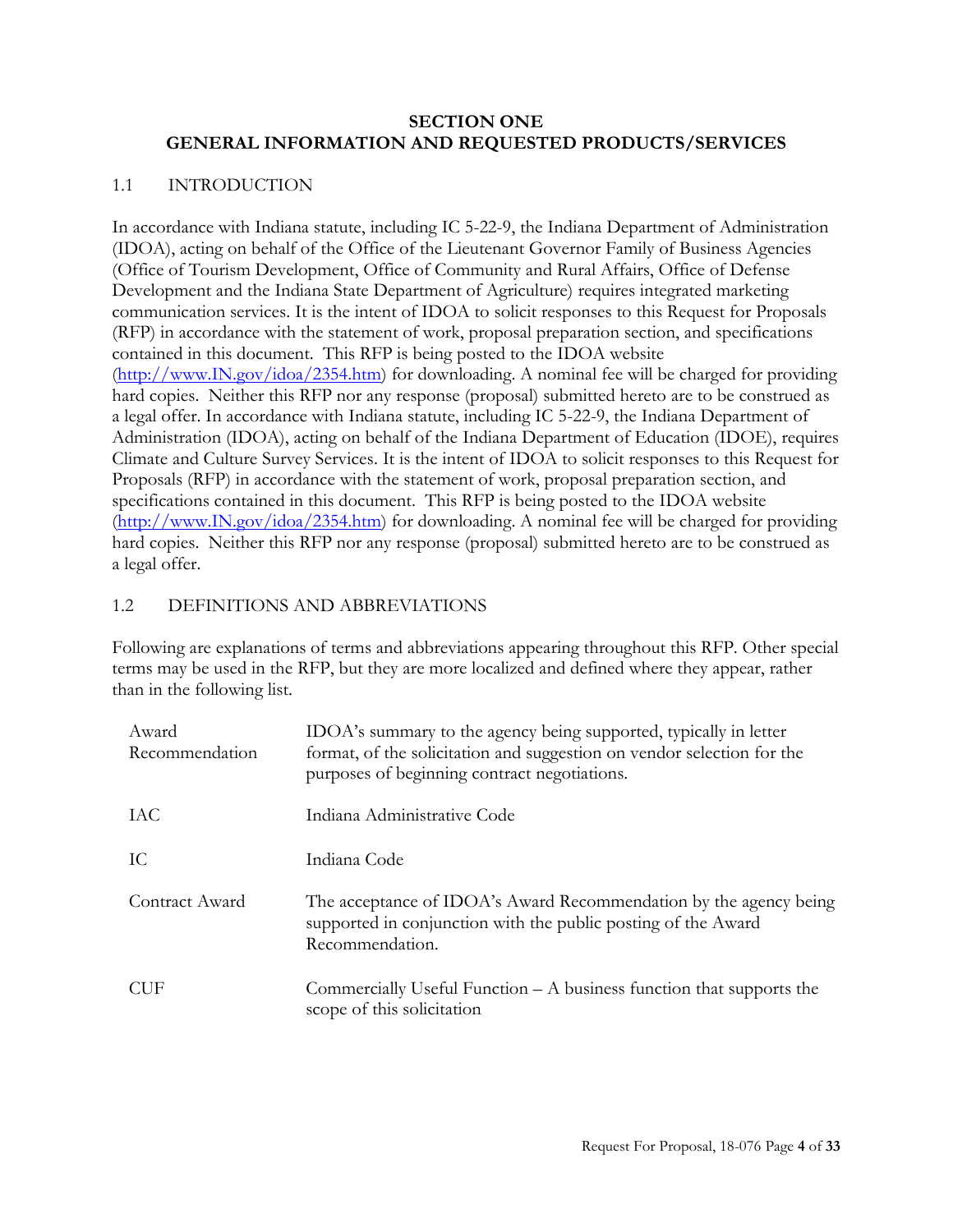| Full Time<br>Equivalent (FTE) | The State defines FTE as a measurement of an employee's productivity<br>when executing the scope of work in this RFP for a specific project or<br>contract. An FTE of 1 would mean that there is one worker fully<br>engaged on a project. If there are two employees each spending 1/2 of<br>their working time on a project that would also equal 1 FTE |
|-------------------------------|-----------------------------------------------------------------------------------------------------------------------------------------------------------------------------------------------------------------------------------------------------------------------------------------------------------------------------------------------------------|
| Implementation                | The successful implementation of integrated marketing<br>communication services at the Office of the Lieutenant Governor as<br>specified in the contract resulting from this RFP                                                                                                                                                                          |
| Installation                  | The delivery and physical setup of products or services requested in this<br><b>RFP</b>                                                                                                                                                                                                                                                                   |
| Other<br>Governmental<br>Body | An agency, a board, a branch, a bureau, a commission, a council, a<br>department, an institution, an office, or another establishment of any of<br>the following:<br>1) The judicial branch<br>2) The legislative branch<br>3) A political subdivision (includes towns, cities, local governments, etc.)<br>4) A state educational institution            |
| Products                      | Tangible goods or manufactured items as specified in this RFP                                                                                                                                                                                                                                                                                             |
| Proposal                      | An offer as defined in IC 5-22-2-17                                                                                                                                                                                                                                                                                                                       |
| Respondent                    | An offeror as defined in IC 5-22-2-18. The State will not consider a<br>proposal responsive if two or more offerors submit a joint or combined<br>proposal. One entity or individual must be clearly identified as the<br>respondent who will be ultimately responsible for performance of the<br>contract                                                |
| Services                      | Work to be performed as specified in this RFP                                                                                                                                                                                                                                                                                                             |
| State                         | The State of Indiana                                                                                                                                                                                                                                                                                                                                      |
| <b>State Agency</b>           | As defined in IC 4-13-1, "state agency" means an authority, board,<br>branch, commission, committee, department, division, or other<br>instrumentality of the executive, including the administrative, department<br>of state government                                                                                                                  |
| Total Bid Amount              | The amount that the respondent proposes on Attachment D that<br>represents their total, all-inclusive price.                                                                                                                                                                                                                                              |
| Vendor                        | Any successful respondent selected as a result of the procurement<br>process to deliver the products or services requested by this RFP                                                                                                                                                                                                                    |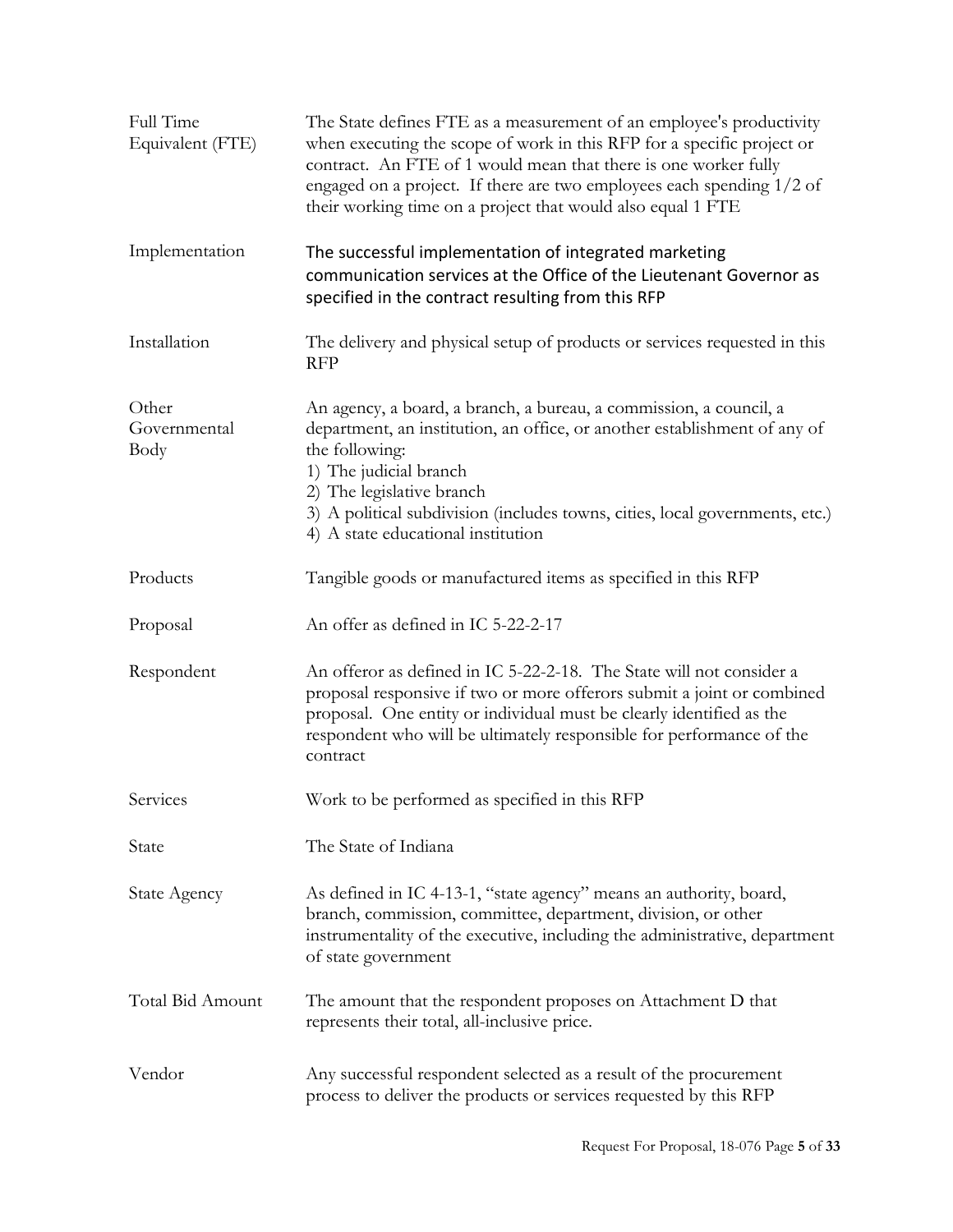### <span id="page-5-0"></span>1.3 PURPOSE OF THE RFP

The purpose of this RFP is to select a vendor who will satisfy the need for integrated marketing communication services in support of the Office of the Lieutenant Governor's (the "Office") five agencies:

- Indiana Office of Tourism Development (IOTD)
- Indiana State Department of Agriculture (ISDA)
- Office of Community and Rural Affairs (OCRA)
- Office of Defense Development (ODD)
- Indiana Housing and Community Development Authority (IHCDA)

The primary beneficiary of these integrated marketing communication services will be IOTD. The Office's intent is to contract with a vendor whose capabilities will perpetuate the Indiana brand experience, attract more leisure travelers to Indiana destinations, increases travel-related revenue as well as serve the needs of the other agencies.

# <span id="page-5-1"></span>1.4 SUMMARY SCOPE OF WORK

The Office is dedicated to enhancing the economic vitality of Indiana through leadership and resource support to the allied travel, tourism and hospitality industry. Its ambition is for Indiana to be a leading regional destination with growth annually exceeding that of adjacent states and ultimately making it competitive on a national and global scale. Tourism in Indiana employs 242,000 workers, generates \$12.2B in spending and attracts 79M visitors to Indiana destinations. The Indiana brand experience is dynamic and diverse, characterized by assets and destinations that represent Indiana's capacity for the following:

- Outdoor recreation and sport tourism
- Arts and cultural tourism
- Culinary and agritourism
- Heritage tourism

The selected vendor will develop seasonal and annual marketing strategies, and creative campaigns that combines paid advertising, public relations, promotion, owned assets, and social media to elevate Indiana's destination qualities, attract visitors and increase traveler spending. Messaging will target multiple audiences with whom the Office communicates that include consumers in Indiana and surrounding states, trade, international visitors, media and tourism organizations, business leaders and elected officials. To reach these audiences, the Office engages in consumer-facing marketing campaigns, tourism research, sponsorships and destination development activities.

As the representative voice of travel, tourism and hospitality in Indiana, the Office seeks the support of an integrated marketing communication agency that will work as a partner to:

 Develop and employ direct-to-consumer marketing strategies through multiple media channels, audience segmentation, campaign targeting and pre/post data analysis to measure effectiveness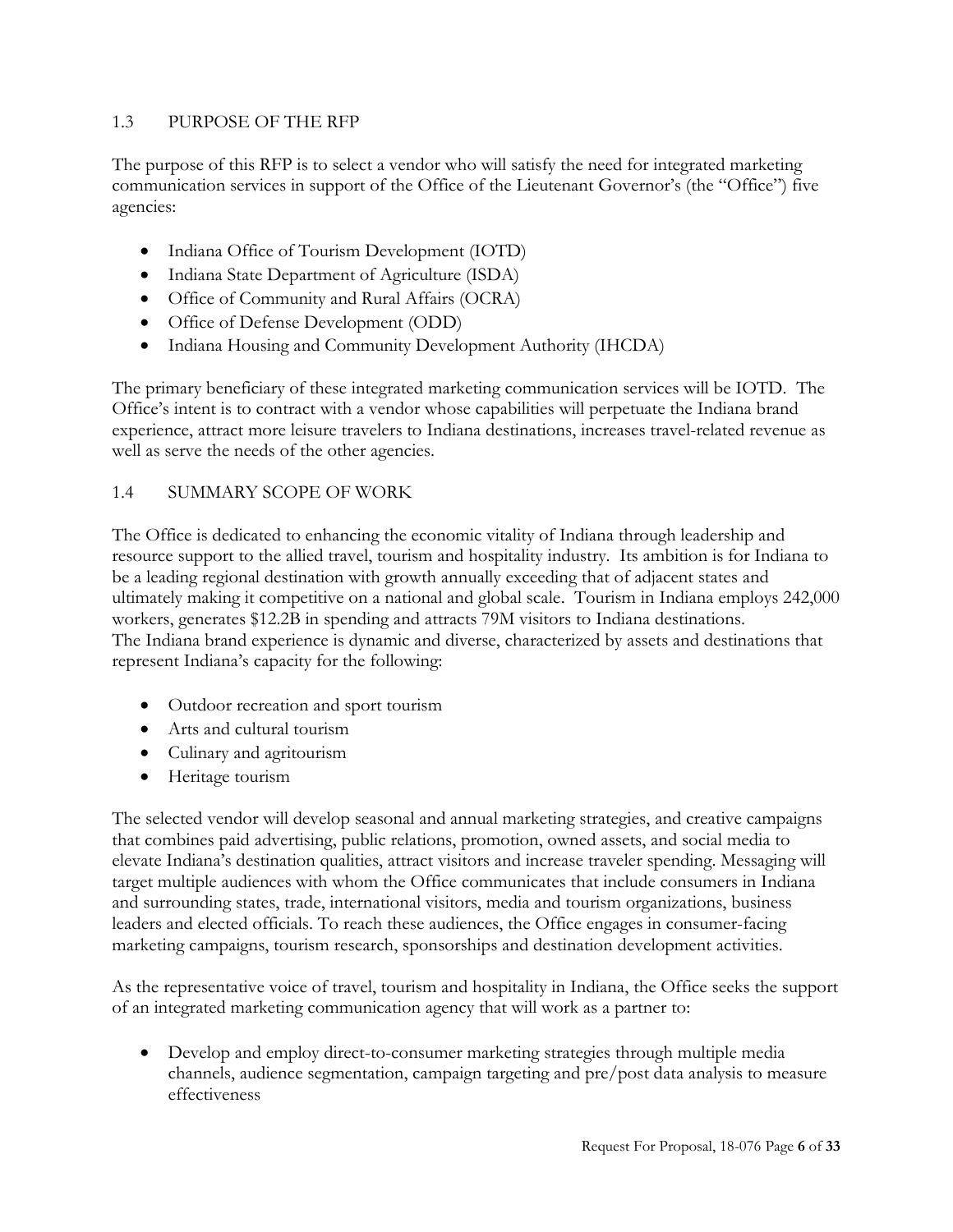- Design and produce broadcast, out-of-home, print and digital assets
- Develop and implement digital advertising strategy
- Utilize marketing automation solutions for email and social media.
- Develop sales and customer service materials, PR promotional tools and tradeshow assets

Please note, RFP respondents ARE NOT required to submit spec art in their response. However, all creative work-product executed by the selected vendor MUST BE representative of the Indiana brand experience.

The selected vendor will produce 175-200 deadline dependent jobs each year and must be staffed with sufficient full- and part-time personnel to accomplish the workload in a timely fashion.

Responsibilities of the selected vendor will include, but are not limited to:

- Dedicated account supervision, management and coordination
- Research supervision and predictive analytics
- Seasonal and annual strategic planning and long-term marketing consultation
- Creative design, content development, copywriting and creative concept execution at a quality and creative level that is competitive in domestic markets for the following:
	- o Print advertising, brochures, catalogues, profile sheets
	- o Television and radio advertising
	- o Billboards, transit signage, rest area advertising
	- o Digital display advertising, banner advertising, newsletters
	- o SEO, email marketing, social media, blog content, website design
	- o Special events, industry awards, presentations, contests, merchandise
	- o Tradeshow displays
- Online media planning, negotiation, buying and optimization
- Coordination of corporate marketing partnership arrangements, which may include relationships with other agencies
- Print publication co-op planning and execution
- Email marketing strategy and design
- Supplier contract supervision (see below) as well as complex client budgeting and financial management
- Brand supervision and direction
- Management of direct-response advertising, tracking studies and strategic planning
- Maximizing the Office's efforts to increase earned revenue through cooperative advertising (both print and online) and marketing partnerships
- Recommending to the Office various sponsorship opportunities
- Providing direction and future planning to ensure that website properties (e.g., VisitIndiana.com, VisitIndianaTourism.com, VisitIndianaFall.com,

VisitIndianaGolf.com, etc.) remain dynamic, interactive and relevant:

- o Maintaining a formatted database
- o Increasing traffic (currently 1.9M visitors annually)
- o Maximizing paid advertising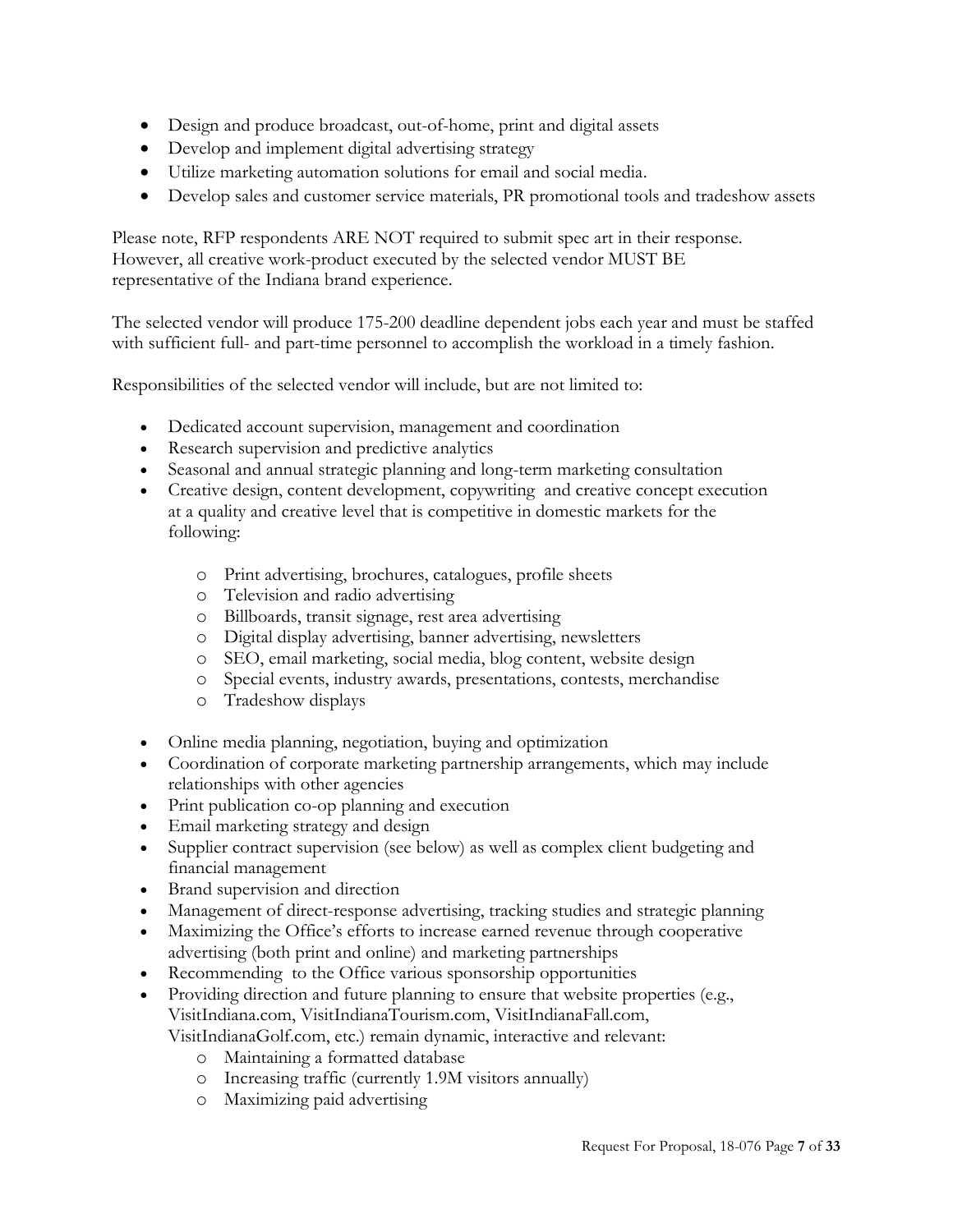- o Optimizing current in-house SEO offering
- o Providing tracking solutions and analysis of advertisers
- o Conducting continuous usability analyses
- o Providing regular editorial and design updates
- o Working in conjunction with the Indiana Office of Technology (IOT) to meet all state required security and coding requirements
- Possessing the programming knowledge and technical expertise to write computer code and support multiple digital properties
- Coordinate, communicate, and provide assets in a timely manner to the State's Media Buy QPA Contractor. Review QPA Contractor's draft media plan and provide feedback or suggest modifications as appropriate.
- Alter creatives on an as needed basis to fit the media plans provided by the Media Buy QPA Contractor and approved by the Office. As campaigns are running make changes to optimize creative traction in coordination with the Media Buy QPA Contractor. Ensure seamless coordination and execution.
- Managing and maintaining Advertiser Portal, a custom- designed web- based tool for online publication advertising placement with the Office, or an equivalent tool must be provided with a transition plan identified.

The selected vendor will be required to develop and maintain a production schedule, attend regularly scheduled planning meetings with the Office and conduct an annual business review.

Additional services that may be requested through the contract include:

- Printing specific to the Co-Op Publications
- Broadcast and print production services
- Photography and videography
- Copywriting
- Research
- Collateral fulfillment and postage.
- Public relations support
- Data entry and management
- Product/customer database
- Publications and website production
- Advertising sales and content portal
- Media coordination services for special programs.
- Other various consultants

The Office reserves the right to contact additional subcontractors who will be required to work with the selected vendor on behalf of the Office.

The selected vendor will employ a comprehensive system of financial controls and management practices for bookkeeping, reporting, invoicing, paying and collecting. It will oversee and manage accounts payable/receivable for subcontractors and must have the ability to pay promptly for continuation of services and the resources for obtaining minority-owned women-owned, and veteran-owned suppliers. The State reserves the right to approve the selection of any subcontractors that may be used for these services.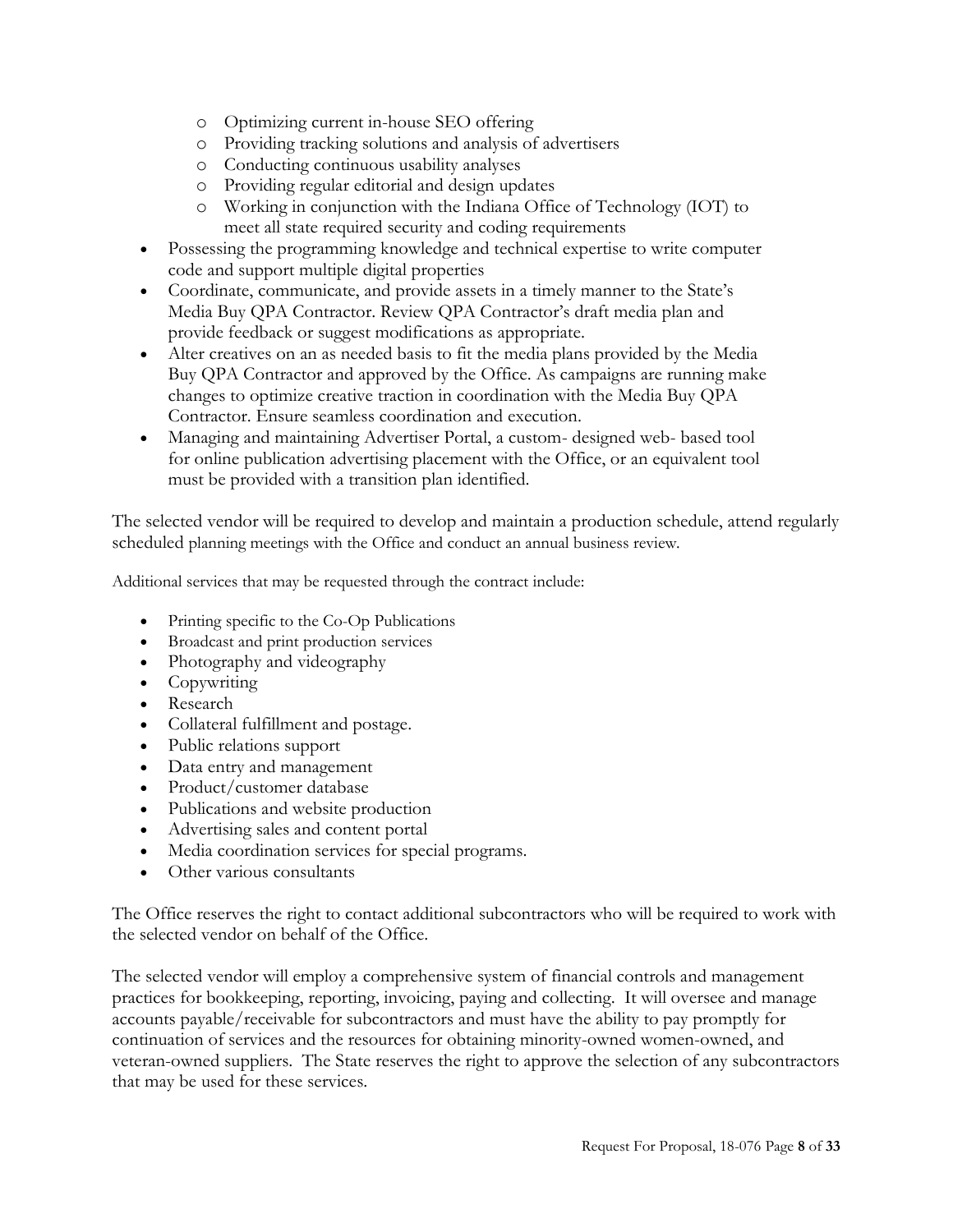In aggregate, the Office spends approximately \$2M annually on marketing communication services, including certain subcontracts.

These figures are only an estimate and are not to be construed as an amount to be offered under this RFP. **However, when completing Minority and Women's Business Enterprises Participation Plan Form (Attachment A), the Indiana Economic Impact Form (Attachment C) and Indiana Veterans' Participation Plan Form (Attachment A1) please use the total bid amount from the Cost Proposal (Attachment D).**

# <span id="page-8-0"></span>1.5 RFP OUTLINE

The outline of this RFP document is described below:

| <b>Section</b>                                                        | Description                                                                                                                                                                              |  |  |  |
|-----------------------------------------------------------------------|------------------------------------------------------------------------------------------------------------------------------------------------------------------------------------------|--|--|--|
| Section 1 - General Information<br>and Requested Products or Services | This section provides an overview of the RFP, general<br>timelines for the process, and a summary of the<br>products/services being solicited by the State/Agency via this<br><b>RFP</b> |  |  |  |
| Section 2 – Proposal Preparation<br>Instruction                       | This section provides instructions on the format and content<br>of the RFP including a Letter of Transmittal, Business<br>Proposal, Technical Proposal, and a Cost Proposal              |  |  |  |
| Section 3 – Proposal Evaluation<br>Criteria                           | This sections discusses the evaluation criteria to be used to<br>evaluate respondents' proposals                                                                                         |  |  |  |
| Attachment A                                                          | M/WBE Participation Plan Form                                                                                                                                                            |  |  |  |
| Attachment A1                                                         | <b>IVOSB</b> Participation Plan Form                                                                                                                                                     |  |  |  |
| Attachment B                                                          | Sample Contract                                                                                                                                                                          |  |  |  |
| Attachment C                                                          | Indiana Economic Impact Form                                                                                                                                                             |  |  |  |
| Attachment D                                                          | Cost Proposal Template                                                                                                                                                                   |  |  |  |
| Attachment E                                                          | <b>Business Proposal Template</b>                                                                                                                                                        |  |  |  |
| Attachment F                                                          | <b>Technical Proposal Template</b>                                                                                                                                                       |  |  |  |
| Attachment G                                                          | Q&A Template                                                                                                                                                                             |  |  |  |
| Attachment H                                                          | <b>RFP</b> Checklist                                                                                                                                                                     |  |  |  |

# <span id="page-8-1"></span>1.6 PRE-PROPOSAL CONFERENCE

A pre-proposal conference will be held on **May 24, 2018 at 10:30 AM** in Indiana Government Center South Conference Center Room 29. At this conference, potential respondents may ask questions about the RFP and the RFP process. Respondents are reminded that no answers issued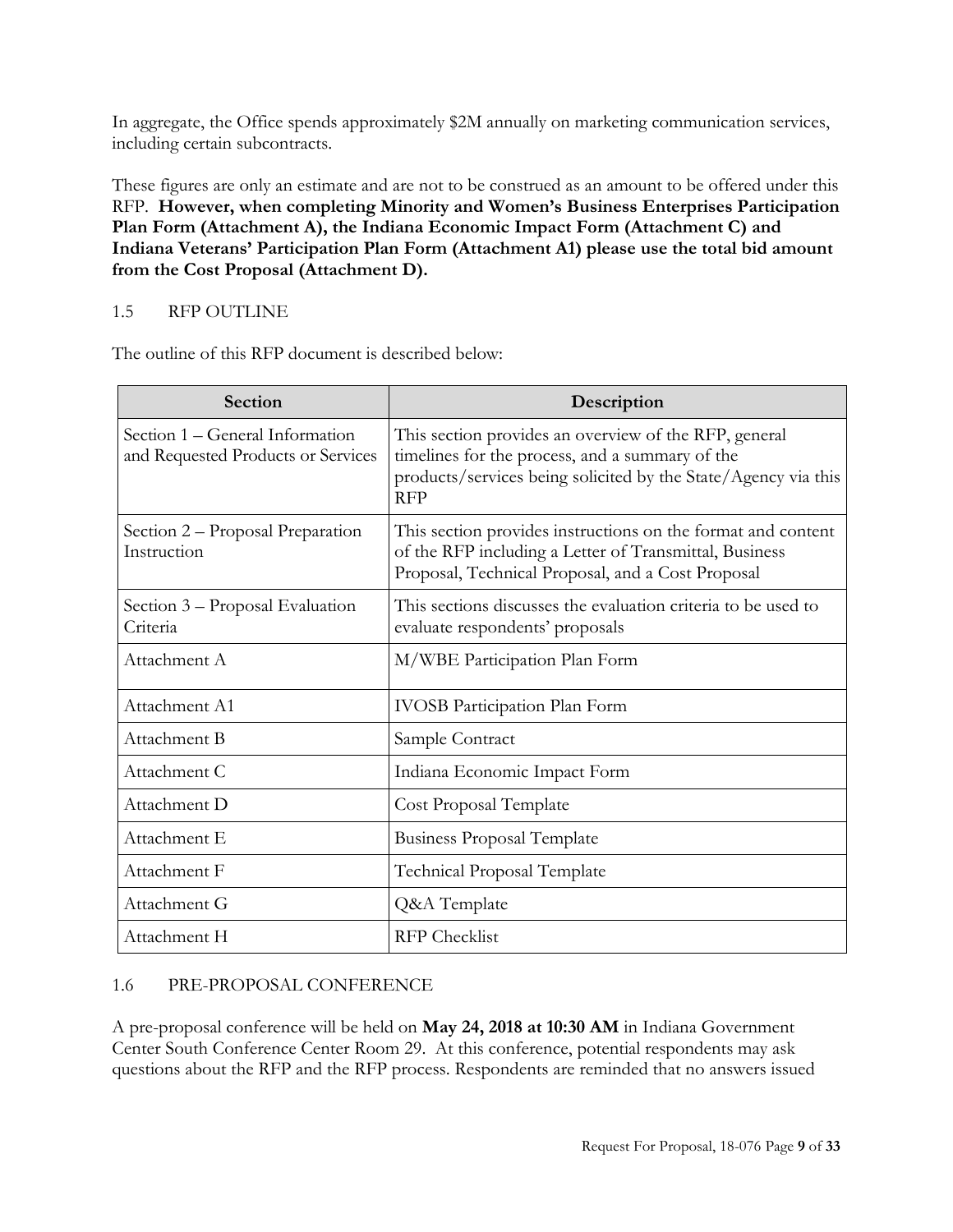verbally at the conference are binding on the State and any information provided at the conference, unless it is later issued in writing, also is not binding on the State.

# <span id="page-9-0"></span>1.7 QUESTION/INQUIRY PROCESS

All questions/inquiries regarding this RFP must be submitted in writing by the deadline of **3:00 p.m. Eastern Time on June 1st, 2018**. Questions/Inquiries may be submitted in Attachment G, Q&A Template, via email to  $\frac{r f_0(a)}{d \cdot d}$  and must be received by the time and date indicated above.

Following the question/inquiry due date, Procurement Division personnel will compile a list of the questions/inquiries submitted by all Respondents. The responses will be posted to the IDOA website according to the RFP timetable established in Section 1.24. The question/inquiry and answer link will become active after responses to all questions have been compiled. Only answers posted on the IDOA website will be considered official and valid by the State. No Respondent shall rely upon, take any action, or make any decision based upon any verbal communication with any State employee.

Inquiries are not to be directed to any staff member of the Office of the Lieutenant Governor or any other participating agency. Such action may disqualify Respondent from further consideration for a contract resulting from this RFP.

If it becomes necessary to revise any part of this RFP, or if additional information is necessary for a clearer interpretation of provisions of this RFP prior to the due date for proposals, an addendum will be posted on the IDOA website. If such addenda issuance is necessary, the Procurement Division may extend the due date and time of proposals to accommodate such additional information requirements, if required.

# <span id="page-9-1"></span>1.8 DUE DATE FOR PROPOSALS

All proposals must be received at the address below by the Procurement Division no later than **3:00 p.m. Eastern Time** on **Friday, June 29, 2018**. Each Respondent must submit **seven (7) original hard-copy** (marked "Original") and **one original CD-ROM (marked "Original")** of the proposal, including the Transmittal Letter and other related documentation as required in this RFP. The **original** CD-ROM will be considered the official response in evaluating responses for scoring and protest resolution. **The respondent's proposal response on this CD may be posted on the IDOA website, (**http://www.in.gov/idoa/2462.htm**) if recommended for selection.** Each copy of the proposal must follow the format indicated in Section Two of this document. Unnecessarily elaborate brochures or other presentations, beyond those necessary to present a complete and effective proposal, are not desired. All proposals must be addressed to:

Patrick O'Connor Indiana Department of Administration Procurement Division 402 West Washington Street, Room W468 Indianapolis, IN 46204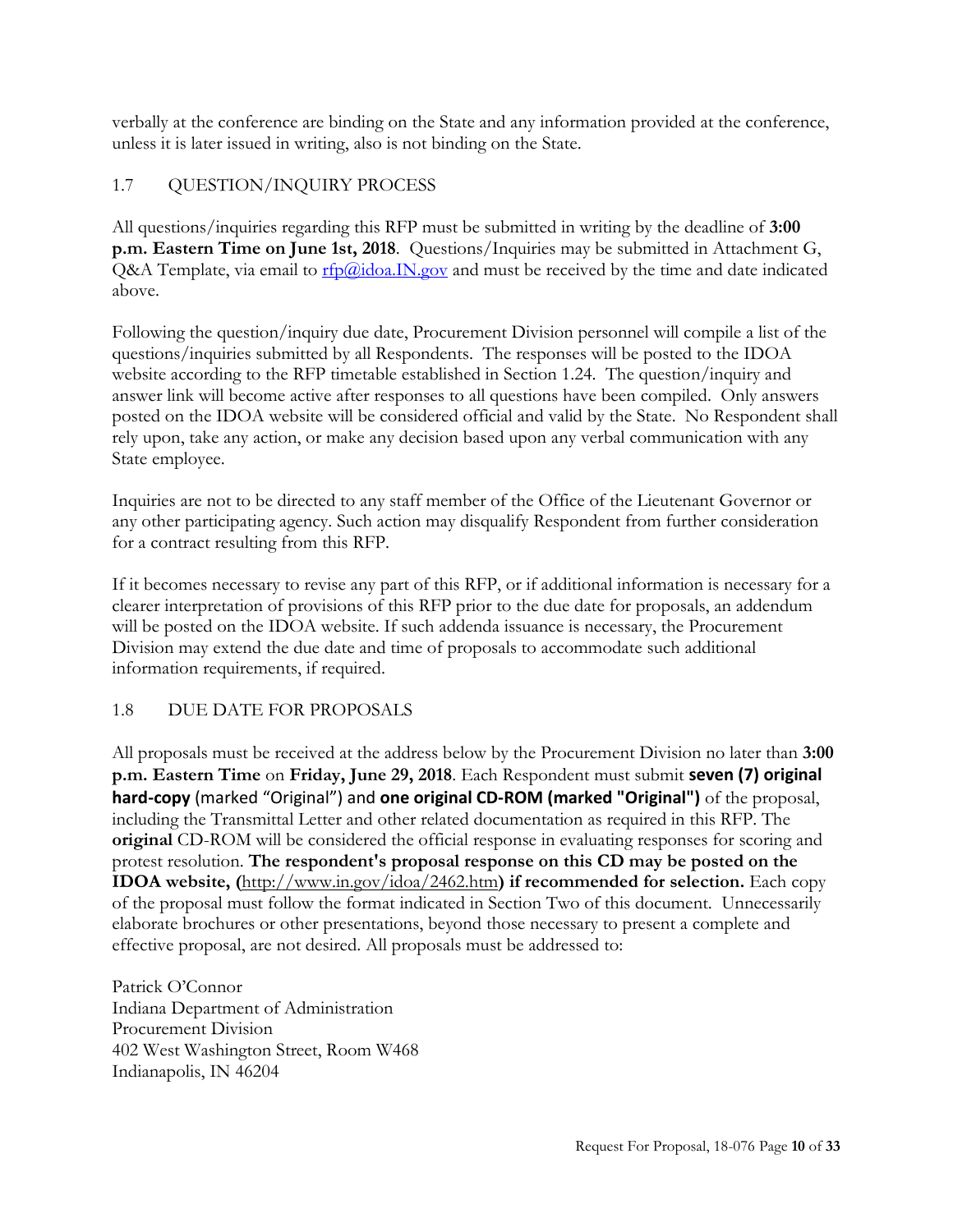#### **If you hand-deliver solicitation responses:**

To facilitate weapons restrictions at Indiana Government Center North and Indiana Government Center South, as of **July 21, 2008**, the public must enter IGC buildings through a designated public entrance. The public entrance to Indiana Government Center South is located at 10 N. Senate Avenue (East side of building). This entrance will be equipped with metal detectors and screening devices monitored by Indiana State Police Capitol Police.

Passing through the public entrance may take some time. Please be sure to take this information into consideration if your company plans to submit a solicitation response in person.

**If you ship or mail solicitation responses:** United States Postal Express and Certified Mail are both delivered to the Government Center Central Mailroom, and not directly to the Procurement Division. It is the responsibility of the Respondent to make sure that solicitation responses are received by the Procurement Division at the Department of Administration's reception desk on or before the designated time and date. Late submissions will not be accepted. The Department of Administration, Procurement Division clock is the official time for all solicitation submissions.

Regardless of delivery method, all proposal packages must be **sealed** and clearly marked with the RFP number, due date, and time due. IDOA will not accept any unsealed bids. Any proposal received by the Department of Administration, Procurement Division after the due date and time will not be considered. Any late proposals will be returned, unopened, to the Respondent upon request. All rejected proposals not claimed within 30 days of the proposal due date will be destroyed.

No more than one proposal per Respondent may be submitted.

The State accepts no obligations for costs incurred by Respondents in anticipation of being awarded a contract.

#### <span id="page-10-0"></span>1.9 MODIFICATION OR WITHDRAWAL OF OFFERS

Modifications to responses to this RFP may only be made in the manner and format consistent with the submittal of the original response, acceptable to IDOA and clearly identified as a modification.

The Respondent's authorized representative may withdraw the proposal, in person, prior to the due date. Proper documentation and identification will be required before the Procurement Division will release the withdrawn proposal. The authorized representative will be required to sign a receipt for the withdrawn proposal.

Modification to, or withdrawal of, a proposal received by the Procurement Division after the exact hour and date specified for receipt of proposals will not be considered.

#### <span id="page-10-1"></span>1.10 PRICING

Pricing on this RFP must be firm and remain open for a period of not less than 180 days from the proposal due date. Any attempt to manipulate the format of the document, attach caveats to pricing, or submit pricing that deviates from the current format will put your proposal at risk.

Please refer to the Cost Proposal sub-section under Section 2 for a detailed discussion of the proposal pricing format and requirements.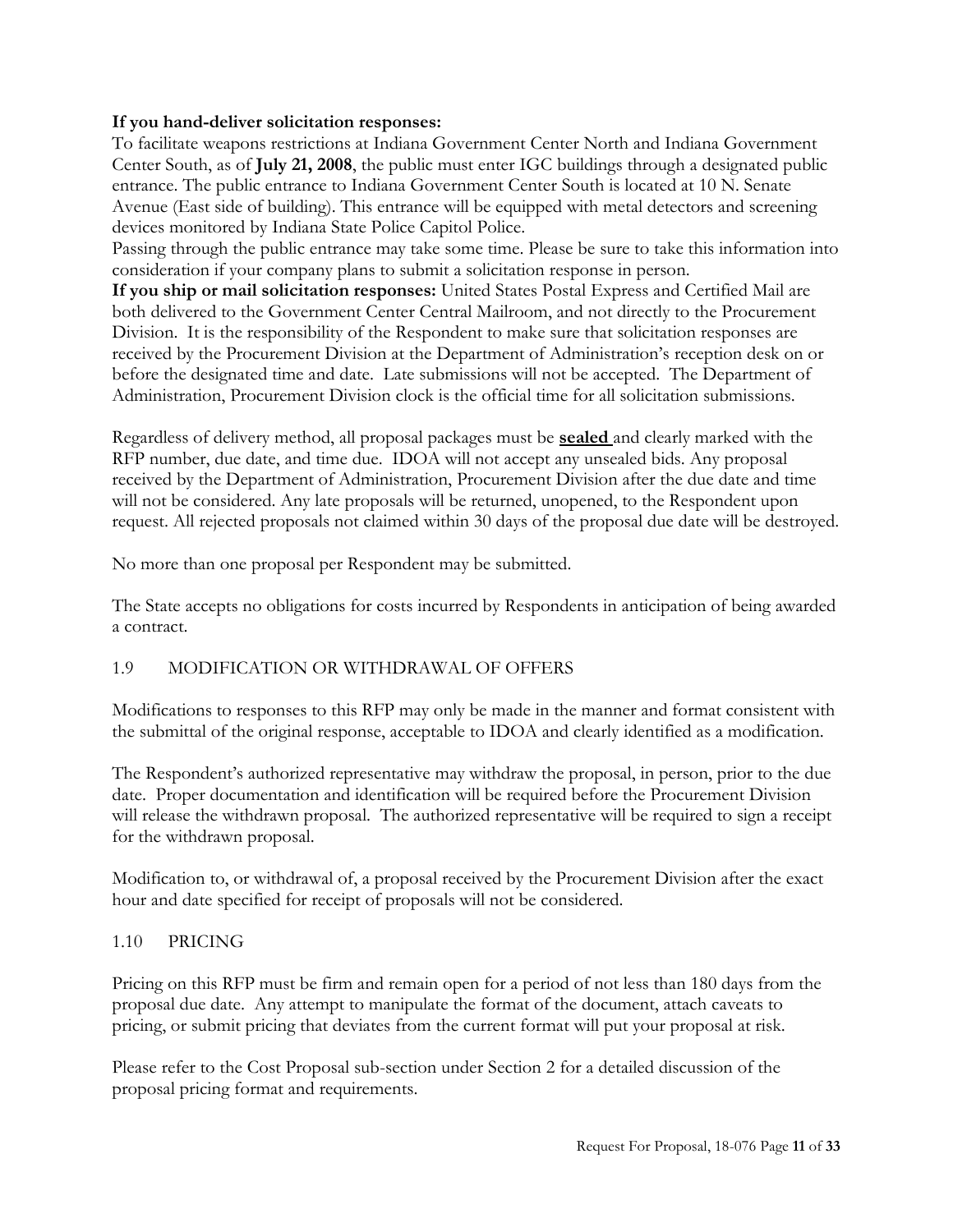# <span id="page-11-0"></span>1.11 PROPOSAL CLARIFICATIONS AND DISCUSSIONS, AND CONTRACT DISCUSSIONS

The State reserves the right to request clarifications on proposals submitted to the State. The State also reserves the right to conduct proposal discussions, either oral or written, with Respondents. These discussions could include request for additional information, request for cost or technical proposal revision, etc. Additionally, in conducting discussions, the State may use information derived from proposals submitted by competing respondents only if the identity of the respondent providing the information is not disclosed to others. The State will provide equivalent information to all respondents which have been chosen for discussions. Discussions, along with negotiations with responsible respondents may be conducted for any appropriate purpose.

The Procurement Division will schedule all discussions. Any information gathered through oral discussions must be confirmed in writing.

A sample contract is provided in Attachment B. Any requested changes to the sample contract must be submitted with your response (See Section 2.3.5 for details). The State reserves the right to reject any of these requested changes. It is the State's expectation that any material elements of the contract will be substantially finalized prior to contract award.

# <span id="page-11-1"></span>1.12 BEST AND FINAL OFFER

The State may request best and final offers from those Respondents determined by the State to be reasonably viable for contract award. However, the State reserves the right to award a contract on the basis of initial proposals received. Therefore, each proposal should contain the Respondent's best terms from a price and technical standpoint.

Following evaluation of the best and final offers, the State may select for final contract negotiations/execution the offers that are most advantageous to the State, considering cost and the evaluation criteria in this RFP.

#### <span id="page-11-2"></span>1.13 REFERENCE SITE VISITS

The State may request a site visit to a Respondent's working support center to aid in the evaluation of the Respondent's proposal. Site visits, if required will be discussed in the technical proposal.

#### <span id="page-11-3"></span>1.14 TYPE AND TERM OF CONTRACT

The State intends to sign a contract with one or more Respondent(s) to fulfill the requirements in this RFP.

The term of the contract shall be for a period of two (2) years from the date of contract execution. There may be one (1) two- (2-) year renewal for a total of four (4) years at the State's option.

#### <span id="page-11-4"></span>1.15 CONFIDENTIAL INFORMATION

Respondents are advised that materials contained in proposals are subject to the Access to Public Records Act (APRA), IC 5-14-3 *et seq*., and, after the contract award, the entire RFP file may be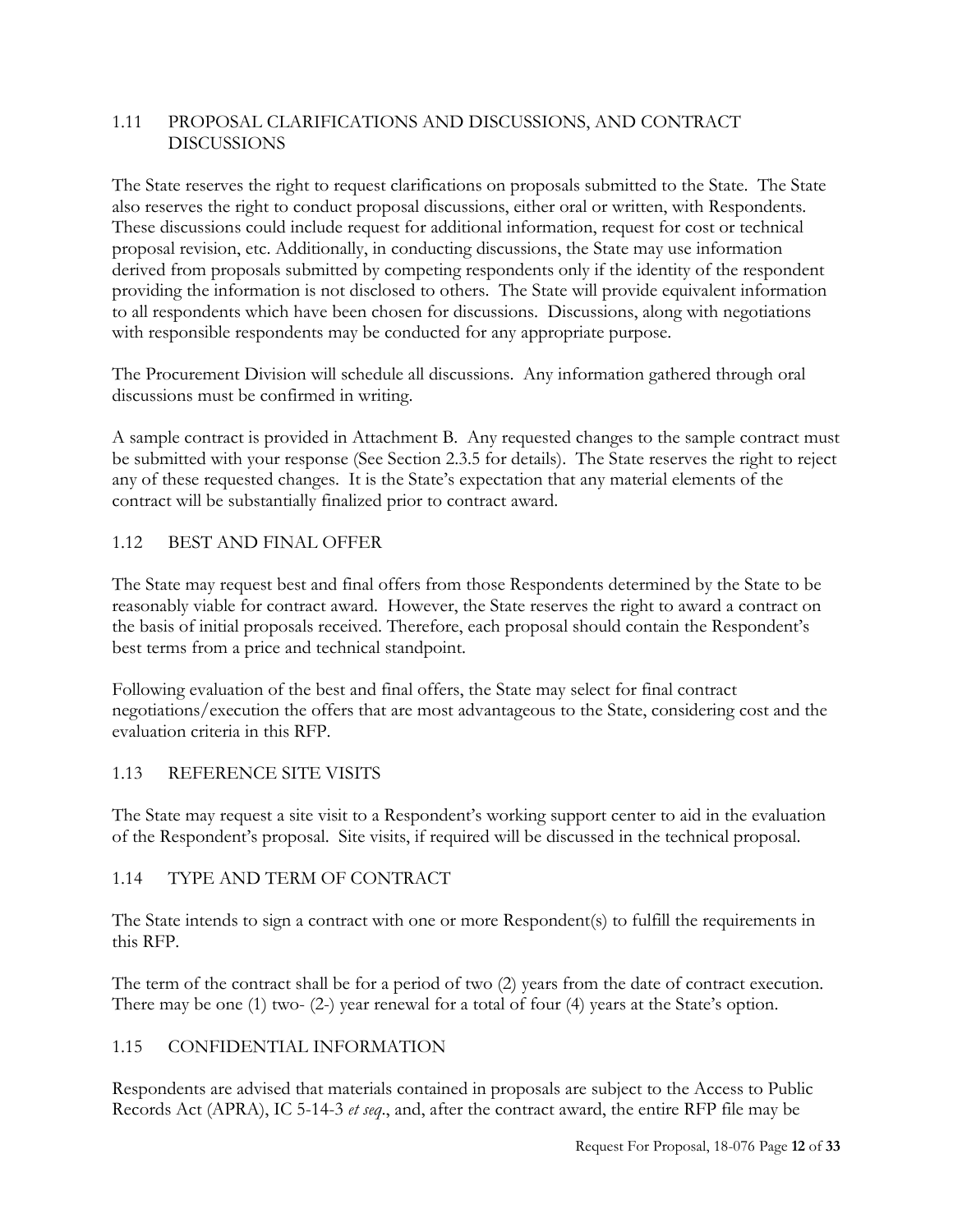viewed and copied by any member of the public, including news agencies and competitors. Respondents claiming a statutory exception to the APRA must indicate so in the Transmittal Letter. Confidential Information must also be clearly marked in a separate folder on any included CD-ROM. The Respondent must also specify which statutory exception of APRA that applies. The State reserves the right to make determinations of confidentiality. If the Respondent does not identify the statutory exception, the Procurement Division will not consider the submission confidential. If the State does not agree that the information designated is confidential under one of the disclosure exceptions to APRA, it may seek the opinion of the Public Access Counselor. Prices are not confidential information.

# <span id="page-12-0"></span>1.16 TAXES

Proposals should not include any tax from which the State is exempt.

# <span id="page-12-1"></span>1.17 PROCUREMENT DIVISION REGISTRATION

In order to receive an award, you must be registered as a bidder with the Department of Administration, Procurement Division. Therefore, to ensure there is no delay in the award all Respondents are strongly encouraged to register prior to submission of their response. Respondents should go to [www.in.gov/idoa/2464.htm](http://www.in.gov/idoa/2464.htm).

# <span id="page-12-2"></span>1.18 SECRETARY OF STATE REGISTRATION

If awarded the contract, the Respondent will be required to register, and be in good standing, with the Secretary of State. The registration requirement is applicable to all limited liability partnerships, limited partnerships, corporations, S-corporations, nonprofit corporations and limited liability companies. Information concerning registration with the Secretary of State may be obtained by contacting:

Secretary of State of Indiana Corporation Division 402 West Washington Street, E018 Indianapolis, IN 46204 (317) 232-6576 [www.in.gov/sos](http://www.in.gov/sos)

#### <span id="page-12-3"></span>1.19 COMPLIANCE CERTIFICATION

Responses to this RFP serve as a representation that it has no current or outstanding criminal, civil, or enforcement actions initiated by the State, and it agrees that it will immediately notify the State of any such actions. The Respondent also certifies that neither it nor its principals are presently in arrears in payment of its taxes, permit fees or other statutory, regulatory or judicially required payments to the State. The Respondent agrees that the State may confirm, at any time, that no such liabilities exist, and, if such liabilities are discovered, that State may bar the Respondent from contracting with the State, cancel existing contracts, withhold payments to setoff such obligations, and withhold further payments or purchases until the entity is current in its payments on its liability to the State and has submitted proof of such payment to the State.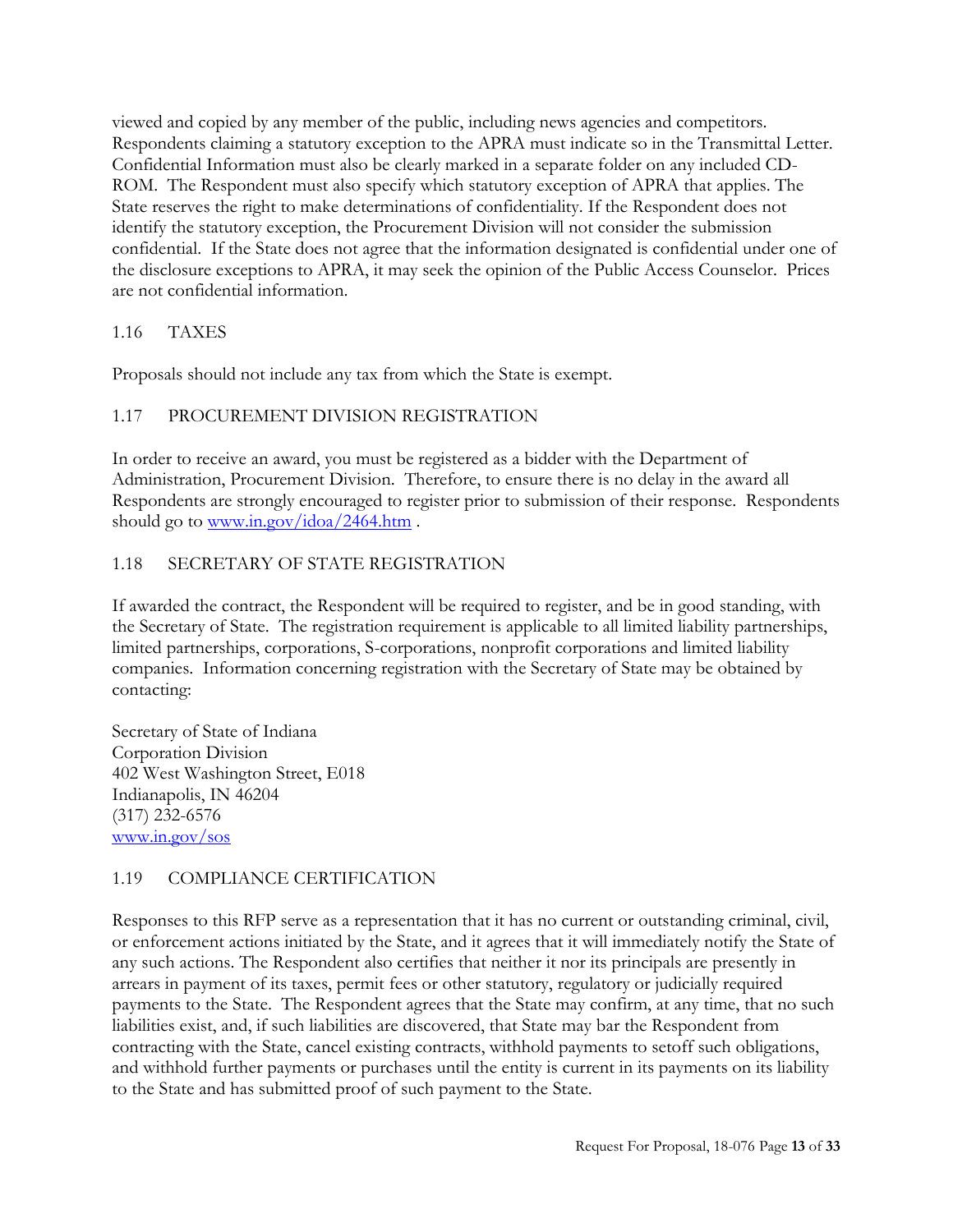# <span id="page-13-0"></span>1.20 EQUAL OPPORTUNITY COMMITMENT

Pursuant to IC 4-13-16.5 and in accordance with 25 IAC 5, Executive Order 13-04 and IC 5-22-14- 3.5, it has been determined that there is a reasonable expectation of minority, woman, and Indiana veteran business enterprises subcontracting opportunities on a contract awarded under this RFP. Therefore a contract goal of 8% for Minority Business Enterprises, 8% for Woman Business Enterprises, and (3%) for Indiana Veteran Owned Small Businesses have been established and all respondents will be expected to comply with the regulation set forth in 25 IAC 5, Executive Order 13-04 and IC 5-22-14-3.5.

Failure to address these requirements may impact the evaluation of your proposal.

# <span id="page-13-1"></span>1.21 MINORITY & WOMEN'S BUSINESS ENTERPRISES RFP SUBCONTRACTOR COMMITMENT (MWBE)

In accordance with 25 IAC 5-5, the respondent is expected to submit with its proposal a Minority & Women's Business Enterprises RFP Subcontractor Commitment Form. The Form must show that there are, participating in the proposed contract, Minority Business Enterprises (MBE) and Women Business Enterprises (WBE) listed in the Minority and Women's Business Enterprises Division (MWBED) directory of certified firms located at [http://www.in.gov/idoa/2352.htm.](http://www.in.gov/idoa/2867.htm)

If participation is met through use of vendors who supply products and/or services directly to the Respondent, the Respondent must provide a description of products and/or services provided that are directly related to this proposal and the cost of direct supplies for this proposal. Respondents must complete the Subcontractor Commitment Form in its entirety. The amount entered in "**TOTAL BID AMOUNT**" should match the amount entered in the Attachment D, Cost Proposal Template.

Failure to meet these goals will affect the evaluation of your Proposal. The Department reserves the right to verify all information included on the MWBE Subcontractor Commitment Form.

# **Prime Contractors must ensure that the proposed subcontractors meet the following criteria:**

- Must be listed on the IDOA Directory of Certified Firms, **on or before** the proposal due date
- Prime Contractor must include with their proposal the subcontractor's M/WBE Certification Letter provided by IDOA, to show current status of certification.
- Each firm may only serve as one classification MBE, WBE, or IVOSB (see section 1.22)
- A Prime Contractor who is an MBE or WBE must meet subcontractor goals by using other listed certified firms. Certified Prime Contractors cannot count their own workforce or companies to meet this requirement.
- **Must serve a Commercially Useful Function (CUF). The firm must serve a valueadded purpose on the engagement, as confirmed by the State.**
- Must provide goods or service only in the industry area for which it is certified as listed in the directory at [http://www.in.gov/idoa/2352.htm](http://www.in.gov/idoa/2867.htm)
- Must be used to provide the goods or services specific to the contract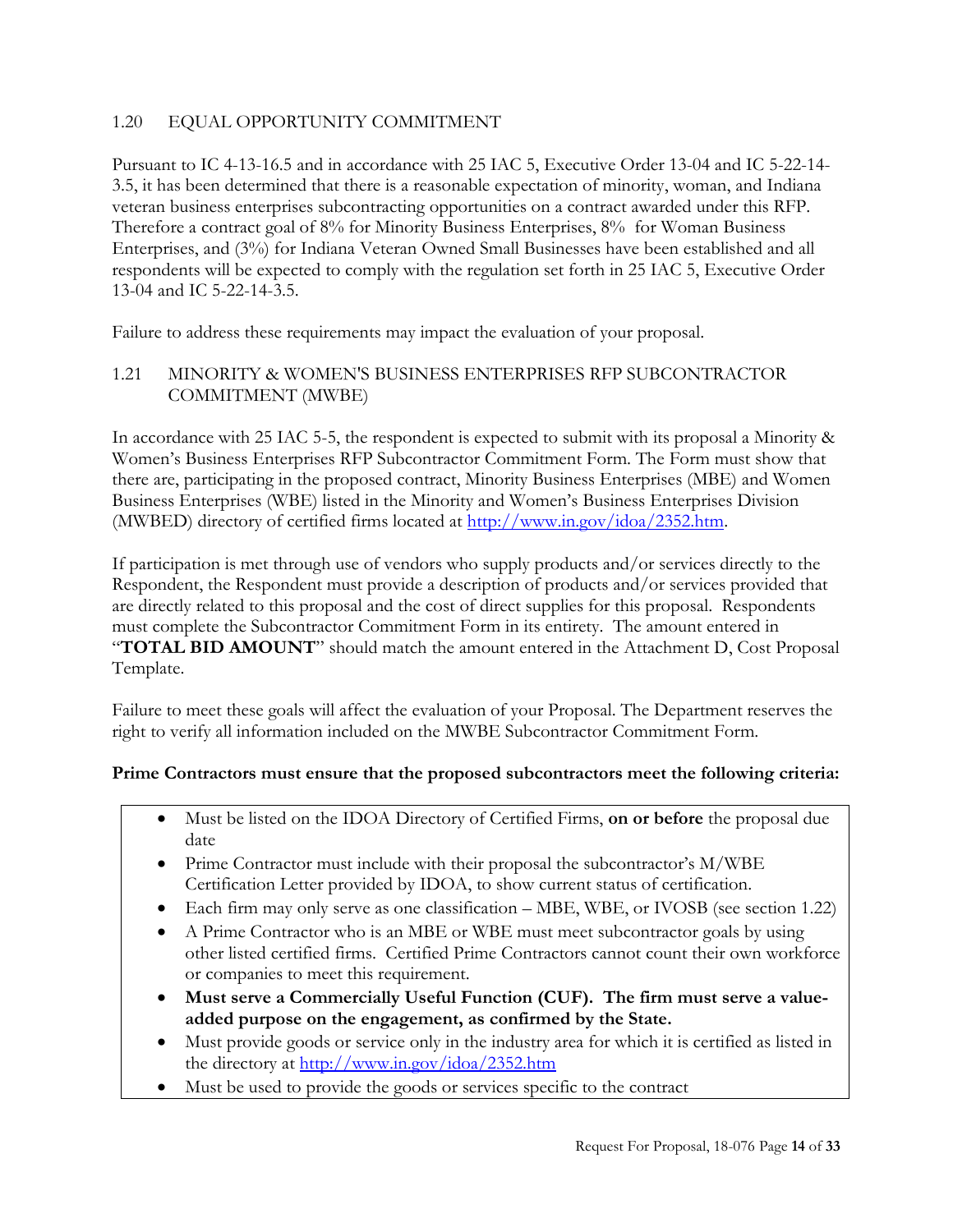# **MINORITY & WOMEN'S BUSINESS ENTERPRISES RFP SUBCONTRACTOR LETTER OF COMMITMENT (MWBE)**

A signed letter(s), on company letterhead, from the MBE and/or WBE must accompany the MWBE Subcontractor Commitment Form. Each letter shall state and will serve as acknowledgement from the MBE and/or WBE of its subcontract amount, a description of products and/or services to be provided on this project, and approximate date the subcontractor will perform work on this contract. The MBE and/or WBE subcontractor amount and subcontractor percentage is only based on the initial term of the contract, unless the products and/or services are needed beyond the initial term. Any products and/or services desired after the initial term will require separate negotiations between the prime contractor and subcontractor. The State may deny evaluation points if the letter(s) is not attached, not on company letterhead, not signed and/or does not reference and match the subcontract amount, subcontract amount as a percentage of the "**TOTAL BID AMOUNT"** and the anticipated period that the Subcontractor will perform work for this solicitation.

By submission of the Proposal, the Respondent acknowledges and agrees to be bound by the regulatory processes involving the State's M/WBE Program. Questions involving the regulations governing the MWBE Subcontractor Commitment Form should be directed to: Minority and Women's Business Enterprises Division at (317) 232-3061 or [http://www.in.gov/idoa/2352.htm.](http://www.in.gov/idoa/2867.htm)

# **MINORITY & WOMEN'S BUSINESS COMPLIANCE (MWBE)**

If awarded the contract with MWBE subcontractor participation, the Respondent is will be required to report payments made to MWBE Division subcontractors under the Contract on a monthly basis using the online audit tool, commonly referred to as "Pay Audit." The Contractor should also notify subcontractors that they must confirm payments received from Contractor in Pay Audit. The Pay Audit system can be accessed on the IDOA webpage at: [www.in.gov/idoa/mwbe/payaudit.htm](http://www.in.gov/idoa/mwbe/payaudit.htm)

Further, a copy of each subcontractor agreement must be submitted to IDOA's MWBE Division within thirty (30) days of the effective date of this Contract. The contracts may be uploaded into Pay Audit, emailed to **MWBECompliance**@idoa.IN.gov; or mailed to MWBE Compliance 402 W. Washington Street, Indianapolis IN 46204. Failure to provide a copy of any subcontractor agreement or failure to meet these commitments could be considered a material breach of this Contract and result in sanctions per 25 IAC 5.

Any changes to this information during the term of the contract must be approved by MWBE Compliance at [MWBECompliance@idoa.IN.gov.](mailto:MWBECompliance@idoa.IN.gov)

# <span id="page-14-0"></span>1.22 INDIANA VETERAN OWNED SMALL BUSINESS SUBCONTRACTOR COMMITMENT (IVOSB)

In accordance with Executive Order 13-04 and IC 5-22-14-3.5, it has been determined that there is a reasonable expectation of Indiana Veteran Owned Small Business subcontracting opportunities on a contract awarded under this RFP. The IVOSB Subcontractor Commitment Form is to be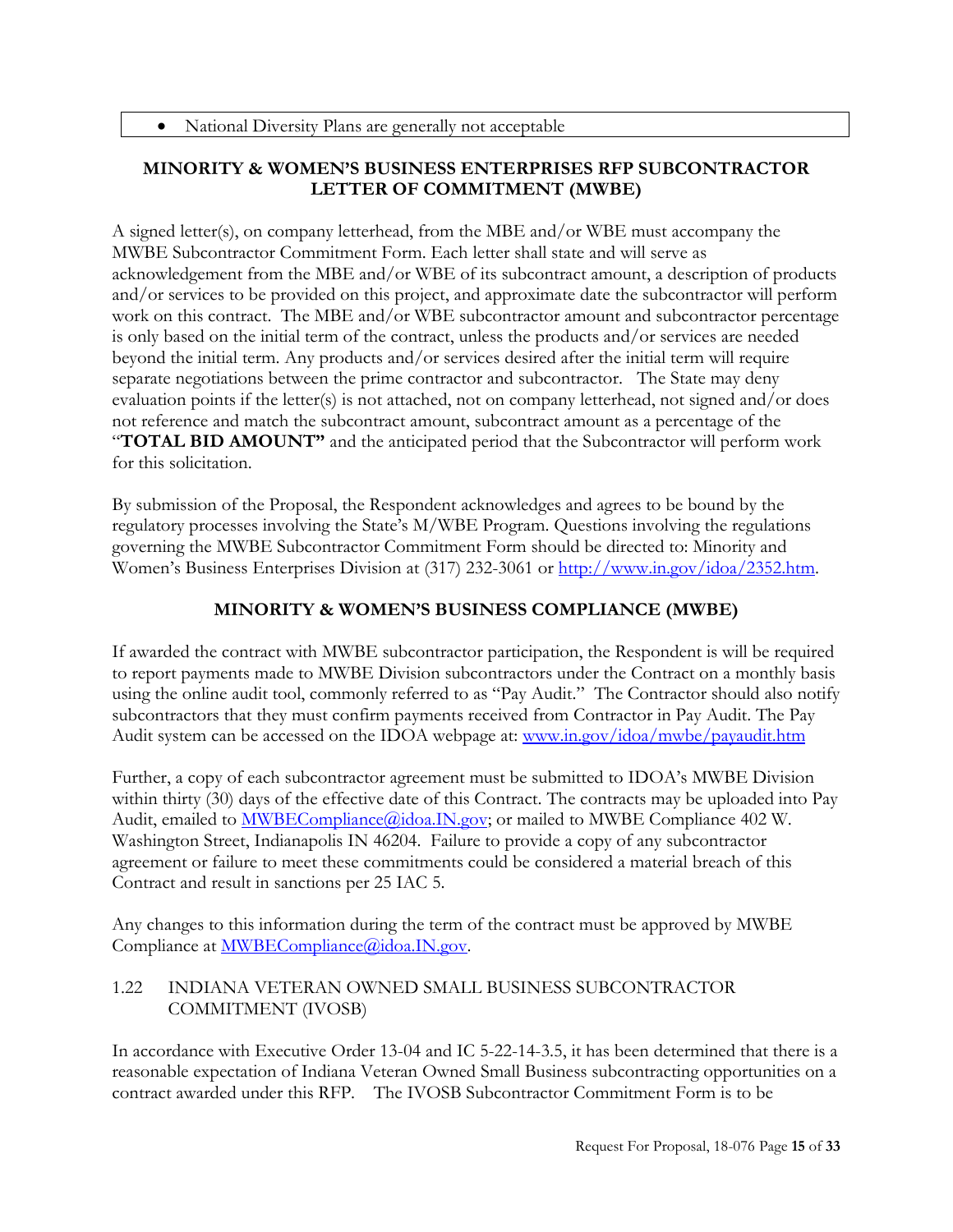submitted alongside the Respondent's proposal. The Form must show that they are participating in the proposed contract and IVOSB firms that meet the requirements listed at the Veteran's Business Program website [\(http://www.in.gov/idoa/2862.htm\)](http://www.in.gov/idoa/2862.htm).

If participation is met through use of vendors who supply products and/or services directly to the Respondent, the Respondent must provide a description of products and/or services provided that are directly related to this proposal and the cost of direct supplies for this proposal. Respondents must complete the Subcontractor Commitment Form in its entirety. The amount entered in "**TOTAL BID AMOUNT**" should match the amount entered in the Attachment D, Cost Proposal Template.

Failure to address these goals may impact the evaluation of your Proposal. The Department reserves the right to verify all information included on the IVOSB Subcontractor Commitment Form.

# **Prime Contractors must ensure that the proposed IVOSB subcontractors meet the following criteria:**

- Must be listed on Federal Center for Veterans Business Enterprise [\(VA OSDBU\)](http://www.va.gov/osdbu/) registry or listed on the IDOA Directory of Certified Firms, **on or before** the proposal due date
- Prime Contractor must include with their proposal the subcontractor's veteran business Certification Letter provided by either IDOA or Federal Govt. (VA OSDBU), to show current status of certification.
- Each firm may only serve as one classification MBE, WBE (see Section 1.21) or IVOSB
- IVOSB must have a Bidder ID (see section 2.3.7 Department of Administration, Procurement Division)
- A Prime Contractor who is an IVOSB must meet subcontractor goals by using other listed certified firms. Certified Prime Contractors cannot count their own workforce or companies to meet this requirement.
- **Must serve a Commercially Useful Function (CUF). The firm must serve a valueadded purpose on the engagement, as confirmed by the State.**
- Must provide goods or service only in the industry area for which it is certified as listed in the [VA OSDBU](http://www.va.gov/osdbu/) or IDOA Certified Firm directories <http://www.in.gov/idoa/2352.htm>
- Must be used to provide the goods or services specific to the contract

# **INDIANA VETERAN OWNED SMALL BUSINESS RFP SUBCONTRACTOR LETTER OF COMMITMENT**

A signed letter(s), on company letterhead, from the IVOSB must accompany the IVOSB Subcontractor Commitment Form. Each letter shall state and will serve as acknowledgement from the IVOSB of its subcontract amount, a description of products and/or services to be provided on this project, and approximate date the subcontractor will perform work on this contract. The State reserves the right to deny evaluation points if the letter(s) is not attached. The State may deny evaluation points if the letter(s) is not attached, not on company letterhead, not signed and/or does not reference and match the subcontract amount, subcontract amount as a percentage of the "**TOTAL BID AMOUNT"** and the anticipated period that the Subcontractor will perform work for this solicitation.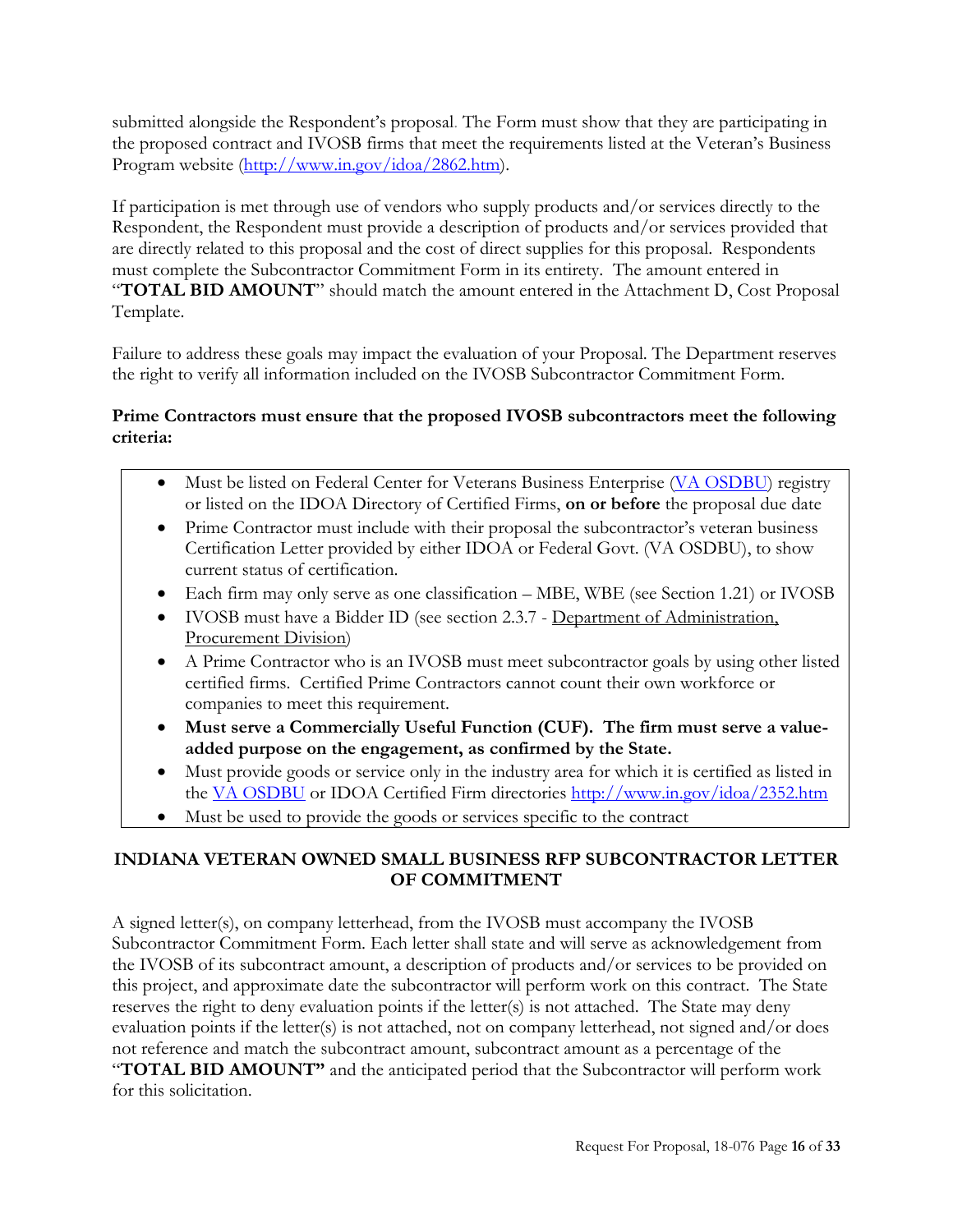By submission of the Proposal, the Respondent acknowledges and agrees to be bound by the policies and processes involving the State's IVOSB Program. Questions involving the regulations governing the IVOSB Subcontractor Commitment Form should be directed to: [indianaveteranspreference@idoa.in.gov.](mailto:indianaveteranspreference@idoa.in.gov)

# <span id="page-16-0"></span>1.23 AMERICANS WITH DISABILITIES ACT

The Respondent specifically agrees to comply with the provisions of the Americans with Disabilities Act of 1990 (42 U.S.C. 12101 *et seq*. and 47 U.S.C. 225).

#### <span id="page-16-1"></span>1.24 SUMMARY OF MILESTONES

The following timeline is only an illustration of the RFP process. The dates associated with each step are not to be considered binding. Due to the unpredictable nature of the evaluation period, these dates are commonly subject to change. At the conclusion of the evaluation process, all Respondents will be informed of the evaluation team's findings.

| <b>Key KFP Dates</b>                                                                                                                     |                            |  |  |  |  |  |
|------------------------------------------------------------------------------------------------------------------------------------------|----------------------------|--|--|--|--|--|
| Activity                                                                                                                                 | Date                       |  |  |  |  |  |
| Issue of RFP                                                                                                                             | May 17, 2018               |  |  |  |  |  |
| Pre-Proposal Conference                                                                                                                  | May 24, 2018, 10:30 AM EST |  |  |  |  |  |
| Deadline to Submit Written Questions                                                                                                     | June 1, 2018, 3:00 PM EST  |  |  |  |  |  |
| Response to Written Questions/RFP Amendments                                                                                             | June 8, 2018               |  |  |  |  |  |
| Submission of Proposals                                                                                                                  | June 29, 2018, 3:00 PM EST |  |  |  |  |  |
| The dates for the following activities are target dates only. These activities may be<br>completed earlier or later than the date shown. |                            |  |  |  |  |  |
| Proposal Evaluation                                                                                                                      | TBD                        |  |  |  |  |  |
| Proposal Discussions/Clarifications (if necessary)                                                                                       | <b>TBD</b>                 |  |  |  |  |  |
| Oral Presentations (if necessary)                                                                                                        | TBD                        |  |  |  |  |  |

**Key RFP Dates** 

#### <span id="page-16-2"></span>1.25 EVIDENCE OF FINANCIAL RESPONSIBILITY (25 IAC 1.1-1-5)

Best and Final Offers (if necessary) TBD

RFP Award Recommendation TBD

Not applicable

#### <span id="page-16-3"></span>1.26 CONFLICT OF INTEREST

Any person, firm or entity that assisted with and/or participated in the preparation of this RFP document is prohibited from submitting a proposal to this specific RFP. For the purposes of this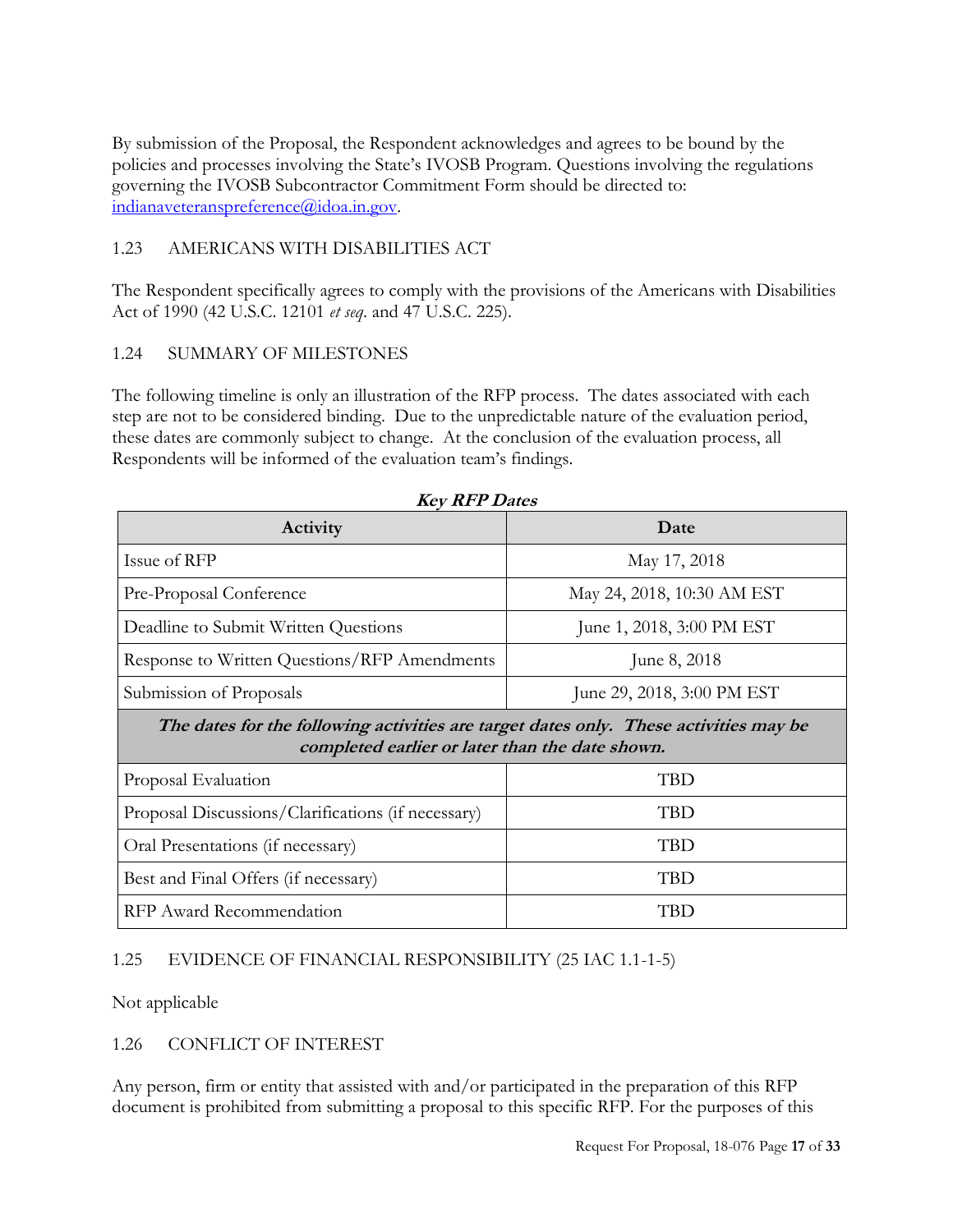RFP "person" means a state officer, employee, special state appointee, or any individual or entity working with or advising the State or involved in the preparation of this RFP proposal. This prohibition would also apply to an entity who hires, within a one-year period prior to the publication of this RFP, a person that assisted with and/or participated in the preparation of this RFP.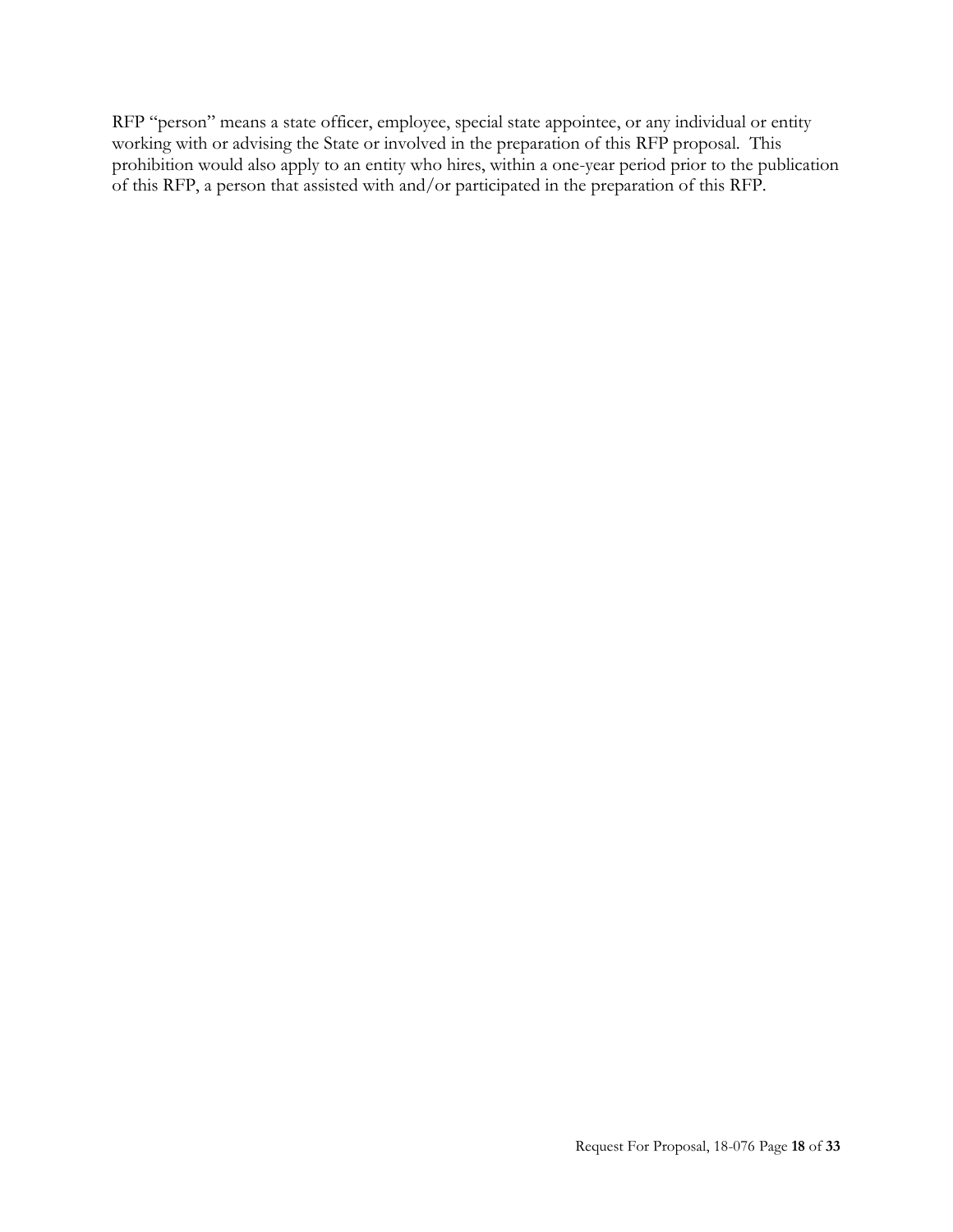#### **SECTION TWO PROPOSAL PREPARATION INSTRUCTIONS**

#### <span id="page-18-1"></span><span id="page-18-0"></span>2.1 GENERAL

To facilitate the timely evaluation of proposals, a standard format for proposal submission has been developed and is described in this section. All Respondents are required to format their proposals in a manner consistent with the guidelines described below:

- Each item must be addressed in the Respondent's proposal.
- The Transmittal Letter must be in the form of a letter. The business and technical proposals must be organized under the specific section titles as listed below.
- The electronic copies of the proposal submitted via CD-ROM should be organized to mirror the sections below and the attachments.
- Each item, i.e. Transmittal Letter, Business Proposal, Technical Proposal, Cost Proposal, etc., must be separate standalone electronic files on the CD-ROM. Please do not submit your proposal as one large file.
- Whenever possible, please submit all attachments in their original format.
- Confidential Information must also be clearly marked in a separate folder/file on any included CD-ROM.

#### <span id="page-18-2"></span>2.2 TRANSMITTAL LETTER

The Transmittal Letter must address the following topics except those specifically identified as "optional."

<span id="page-18-3"></span>2.2.1 Agreement with Requirement in listed in Section 1

The Respondent must explicitly acknowledge understanding of the general information presented in Section 1 and agreement with any requirements/conditions listed in Section 1.

<span id="page-18-4"></span>2.2.2 Summary of Ability and Desire to Supply the Required Products or Services

The Transmittal Letter must briefly summarize the Respondent's ability to supply the requested products and/or services that meet the requirements defined in Section 2.4 of this RFP. The letter must also contain a statement indicating the Respondent's willingness to provide the requested products and/or services subject to the terms and conditions set forth in the RFP including, but not limited to, the State's mandatory contract clauses.

<span id="page-18-5"></span>2.2.3 Signature of Authorized Representative

A person authorized to commit the Respondent to its representations and who can certify that the information offered in the proposal meets all general conditions including the information requested in Section 2.3.4, must sign the Transmittal Letter. **In the Transmittal Letter, please indicate the principal contact for the proposal along with an address, telephone and fax number as well as an e-**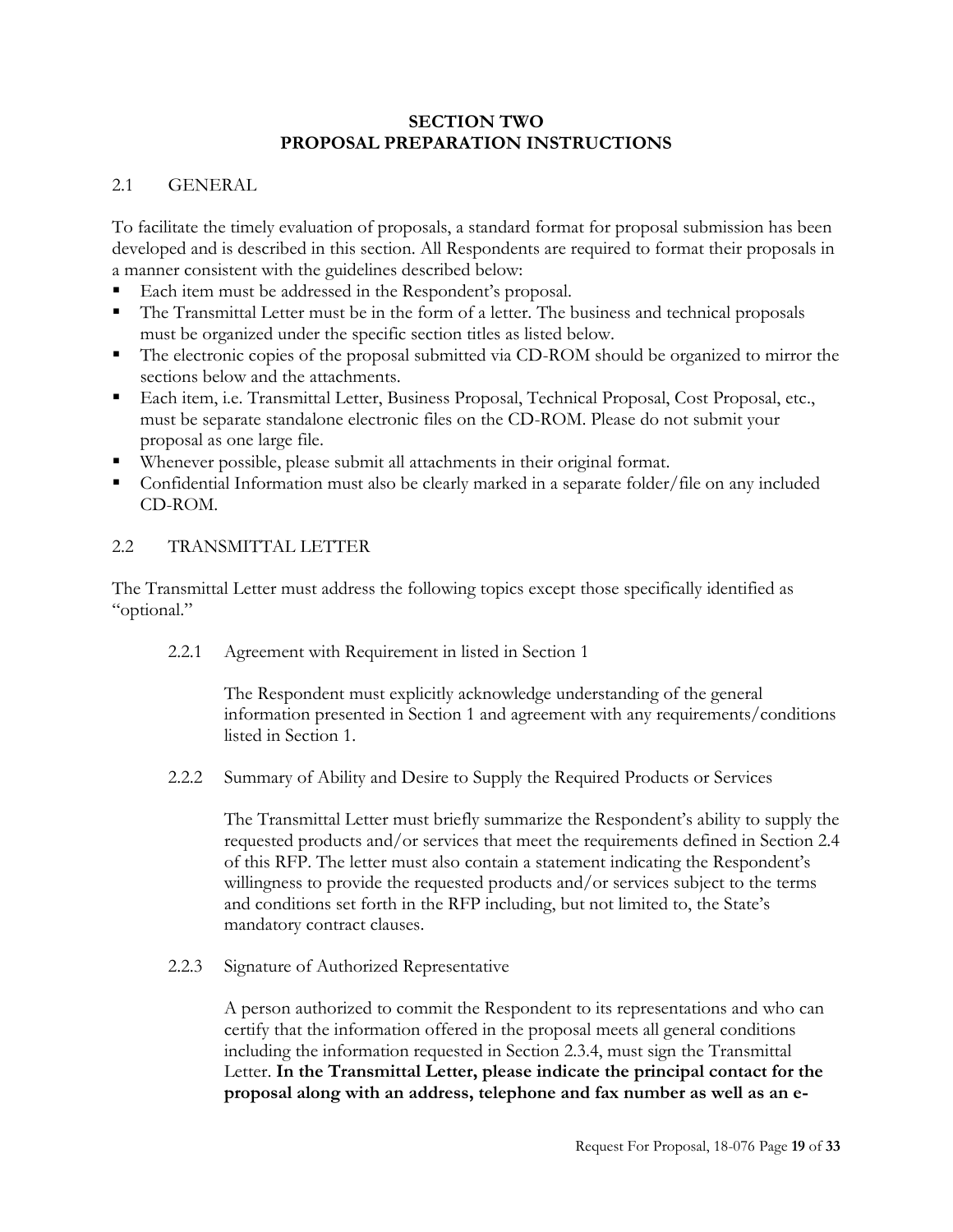### **mail address, if that contact is different than the individual authorized for signature.**

<span id="page-19-0"></span>2.2.4 Respondent Notification

Unless otherwise indicated in the Transmittal Letter, Respondents will be notified via e-mail.

It is the Respondent's obligation to notify the Procurement Division of any changes in any address that may have occurred since the origination of this solicitation. The Procurement Division will not be held responsible for incorrect vendor/contractor addresses.

<span id="page-19-1"></span>2.2.5 Confidential Information

Respondents are advised that materials contained in proposals are subject to the Access to Public Records Act (APRA), IC 5-14-3 *et seq.* (see section 1.16).

Provide the following information:

- List all documents where claiming a statutory exemption to the APRA;
- Specify which statutory exception of APRA that applies for each document;
- Provide a description explaining the manner in which the statutory exception to the APRA applies for each document.
- <span id="page-19-2"></span>2.2.6 Other Information

This item is optional. Any other information the Respondent may wish to briefly summarize will be acceptable.

#### <span id="page-19-3"></span>2.3 BUSINESS PROPOSAL

The Business Proposal must address the following topics except those specifically identified as "optional." **The Business Proposal Template is Attachment E.** 

<span id="page-19-4"></span>2.3.1 General (optional)

This section of the business proposal may be used to introduce or summarize any information the Respondent deems relevant or important to the State's successful acquisition of the products and/or services requested in this RFP.

<span id="page-19-5"></span>2.3.2 Respondent's Company Structure

The legal form of the Respondent's business organization, the state in which formed (accompanied by a certificate of authority), the types of business ventures in which the organization is involved, and a chart of the organization's staffing structure and functional responsibilities are to be included in this section. If the organization includes more than one product division, the division responsible for the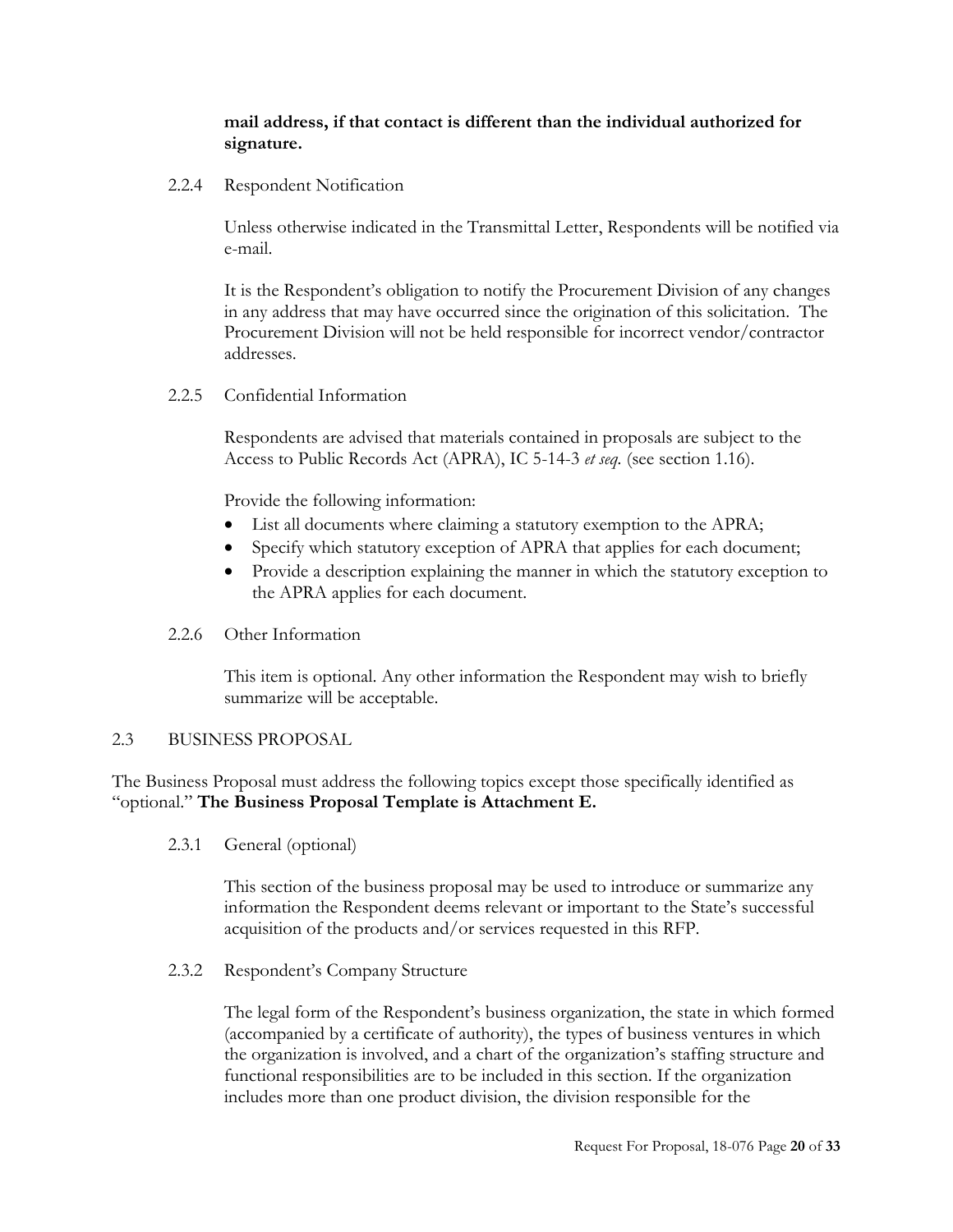development and marketing of the requested products and/or services in the United States must be described in more detail than other components of the organization.

<span id="page-20-0"></span>2.3.3 Company Financial Information

This section must include the Respondent's financial statement, including an income statement and balance sheet, for each of the two most recently completed fiscal years. The financial statements must demonstrate the Respondent's financial stability. If the financial statements being provided by the Respondent are those of a parent or holding company, additional financial information should be provided for the entity/organization directly responding to this RFP.

#### <span id="page-20-1"></span>2.3.4 Integrity of Company Structure and Financial Reporting

This section must include a statement indicating that the CEO and/or CFO has taken personal responsibility for the thoroughness and correctness of any/all financial information supplied with this proposal. The particular areas of interest to the State in considering corporate responsibility include the following items: separation of audit functions from corporate boards and board members, if any, the manner in which the organization assures board integrity, and the separation of audit functions and consulting services. The State will consider the information offered in this section to determine the responsibility of the Respondent under IC 5-22-16-1(d).

The Sarbanes Oxley Act of 2002, H.R. 3763, is NOT directly applicable to this procurement; however, its goals and objectives may be used as a guide in the determination of corporate responsibility for financial reports.

#### <span id="page-20-2"></span>2.3.5 Contract Terms/Clauses

A sample contract that the state expects to execute with the successful Respondent(s) is provided in Attachment B. This contract contains both mandatory and non-mandatory clauses. Mandatory clauses are listed below and are nonnegotiable. Other clauses are highly desirable. It is the State's expectation that the final contract will be substantially similar to the sample contract provided in Attachment B.

In your Transmittal Letter please indicate acceptance of these mandatory contract terms (see section 2.2.2). In this section please review the rest of the contract and indicate your acceptance of the non-mandatory contract clauses. If a non-mandatory clause is not acceptable as worded, suggest specific alternative wording to address issues raised by the specific clause. If you require additional contract terms please include them in this section. To reiterate it's the State's strong desire to not deviate from the contract provided in the attachment and as such the State reserves the right to reject any and all of these requested changes.

The mandatory contract terms are as follows: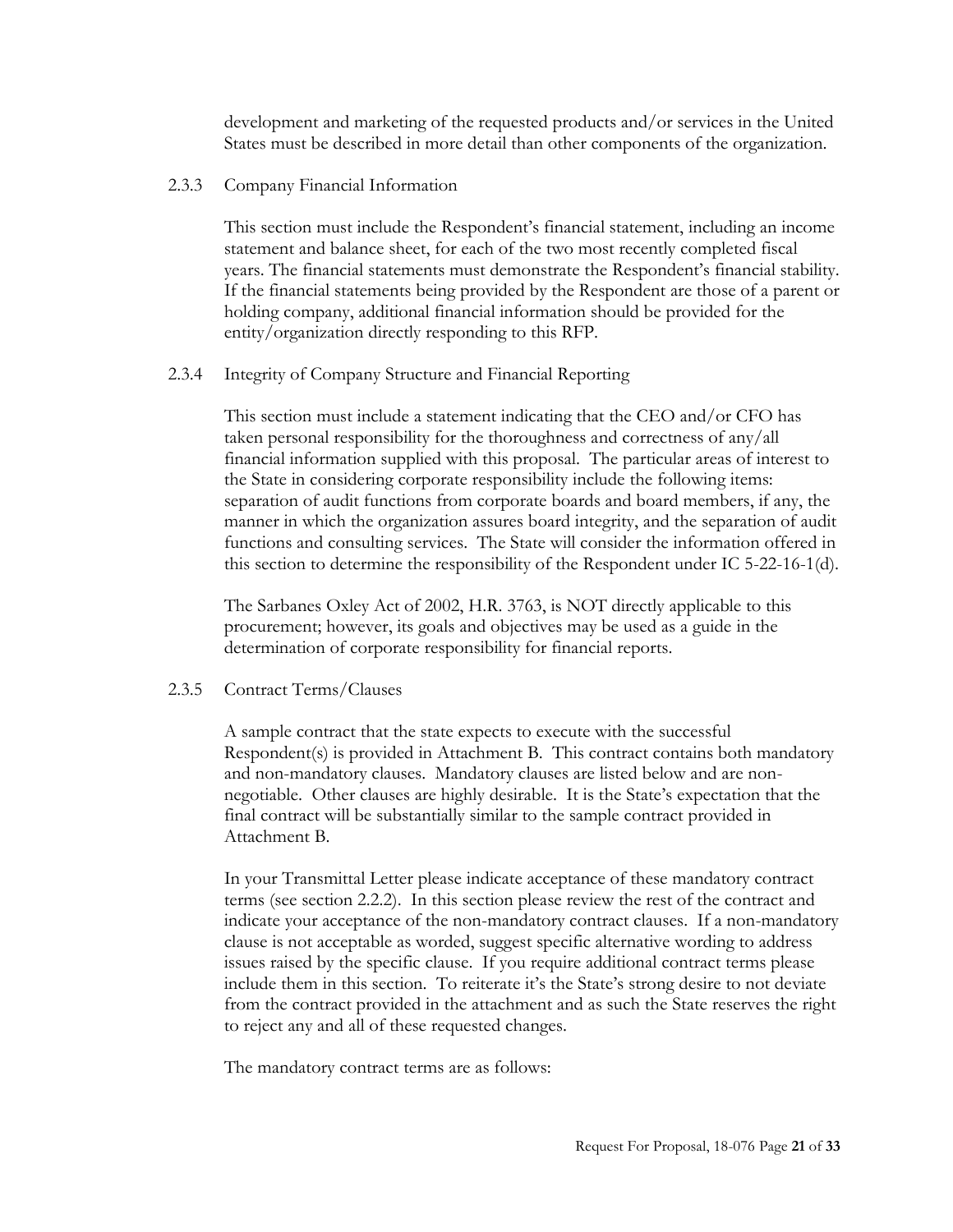- Duties of Contractor, Rate of Pay, and Term of Contract
- Authority to Bind Contractor
- Compliance with Laws
- Drug-Free Workplace Provision and Certification
- Employment Eligibility
- Funding Cancellation
- Governing Laws
- Indemnification
- Information Technology
- Non-Discrimination Clause
- Ownership of Documents and Materials
- Payments
- Penalties/Interest/Attorney's Fees
- Termination for Convenience
- Non-Collusion and Acceptance

Any or all portions of this RFP and any or all portions of the Respondents response may be incorporated as part of the final contract

#### <span id="page-21-0"></span>2.3.6 References

The Respondent must include a list of at least three (3) clients for whom the Respondent has provided products and/or services that are the same or similar to those products and/or services requested in this RFP. Information provided should include the name, address, and telephone number of the client facility and the name, title, and phone/fax numbers of a person who may be contacted for further information.

<span id="page-21-1"></span>2.3.7 Registration to do Business

#### Secretary of State

If awarded the contract, the Respondent will be required to be registered, and be in good standing, with the Secretary of State. The registration requirement is applicable to all limited liability partnerships, limited partnerships, corporations, S-corporations, nonprofit corporations and limited liability companies. The Respondent must indicate the status of registration, if applicable, in this section of the proposal.

#### Department of Administration, Procurement Division

Additionally, respondents must be registered with the IDOA. This can be accomplished on-line at [http://www.in.gov/idoa/2464.htm.](http://www.in.gov/idoa/2464.htm)

The IDOA Procurement Division maintains two databases of vendor information. The Bidder registration database is set up for vendors to register if you are interested in selling a product or service to the State of Indiana. Respondents may register online at no cost to become a Bidder with the State of Indiana. To complete the online Bidder registration, go to [http://www.in.gov/idoa/2464.htm.](http://www.in.gov/idoa/2464.htm) The Bidder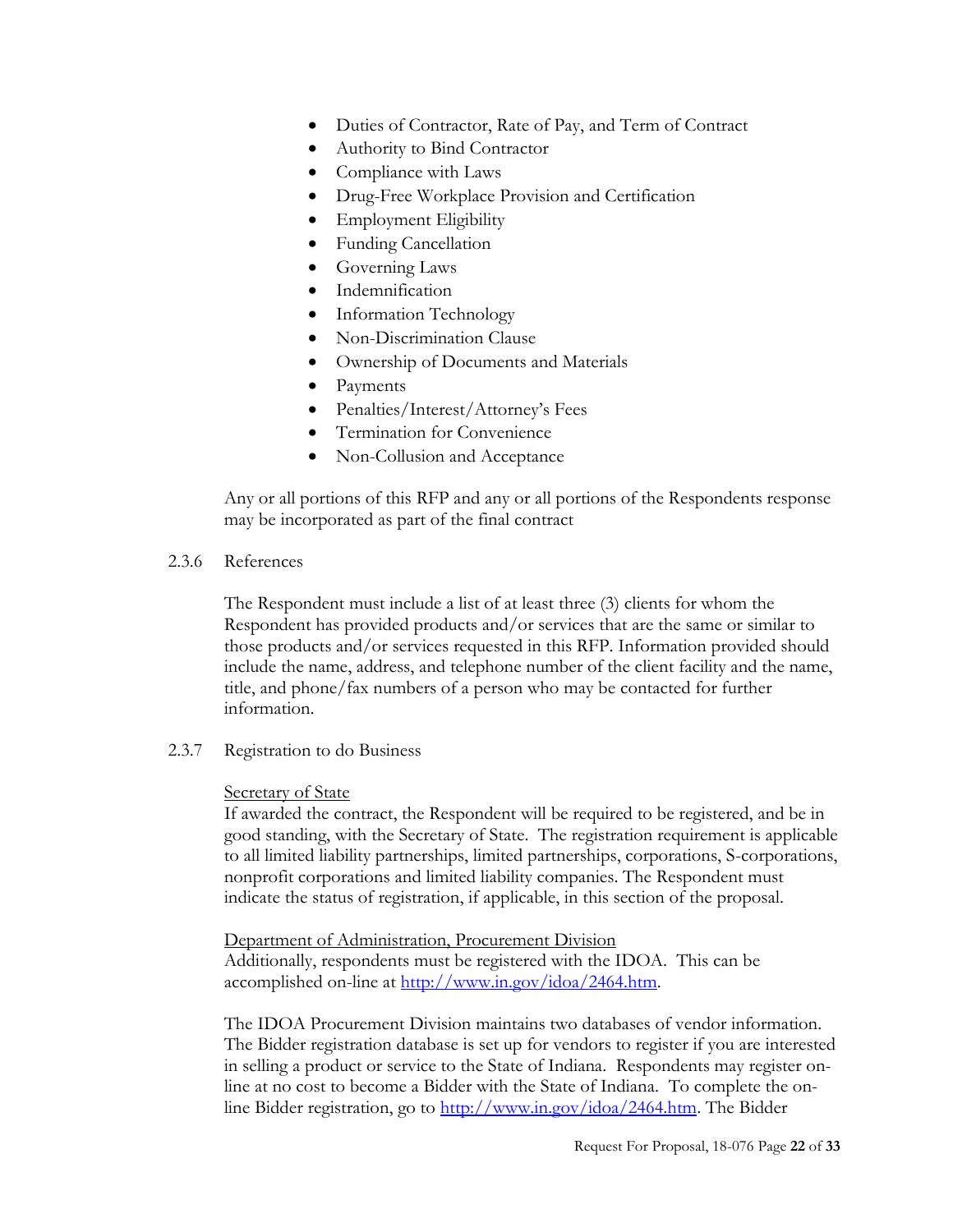registration offers email notification of upcoming solicitation opportunities, corresponding to the Bidder's area(s) of interest, selected during the registration process. Respondents do need to be registered to bid on and receive email notifications. Completion of the Bidder registration will result in your name being added to the Bidder's Database, for email notification. The Bidder registration requires some general business information, an indication of the types of goods and services you can offer the State of Indiana, and locations(s) within the state that you can supply or service. There is no fee to be placed in Procurement Division's Bidder Database. To receive an award, you must be registered as a bidder. Problems or questions concerning the registration process or the registration form can be emailed to Amey Redding, Vendor Registration Coordinator, [aredding@idoa.in.gov,](mailto:aredding@idoa.in.gov) or you may reach her by phone at (317) 234-3542.

IVOSB entities (whether a prime or subcontractor) must have a bidder ID. If registered with IDOA, this should have already been provided (as with MWBEs). IVOSBs that are only registered with the Federal Center for Veterans Business Enterprise will need to ensure that they also have a Bidder ID provided by IDOA.

#### <span id="page-22-0"></span>2.3.8 Authorizing Document

Respondent personnel signing the Transmittal Letter of the proposal must be legally authorized by the organization to commit the organization contractually. This section shall contain proof of such authority. A copy of corporate bylaws or a corporate resolution adopted by the board of directors indicating this authority will fulfill this requirement.

#### <span id="page-22-1"></span>2.3.9 Subcontractors

The Respondent is responsible for the performance of any obligations that may result from this RFP, and shall not be relieved by the non-performance of any subcontractor. Any Respondent's proposal must identify all subcontractors and describe the contractual relationship between the Respondent and each subcontractor. Either a copy of the executed subcontract or a letter of agreement over the official signature of the firms involved must accompany each proposal.

Any subcontracts entered into by the Respondent must be in compliance with all State statutes, and will be subject to the provisions thereof. For each portion of the proposed products or services to be provided by a subcontractor, the technical proposal must include the identification of the functions to be provided by the subcontractor and the subcontractor's related qualifications and experience.

The combined qualifications and experience of the Respondent and any or all subcontractors will be considered in the State's evaluation. The Respondent must furnish information to the State as to the amount of the subcontract, the qualifications of the subcontractor for guaranteeing performance, and any other data that may be required by the State. All subcontracts held by the Respondent must be made available upon request for inspection and examination by appropriate State officials, and such relationships must meet with the approval of the State.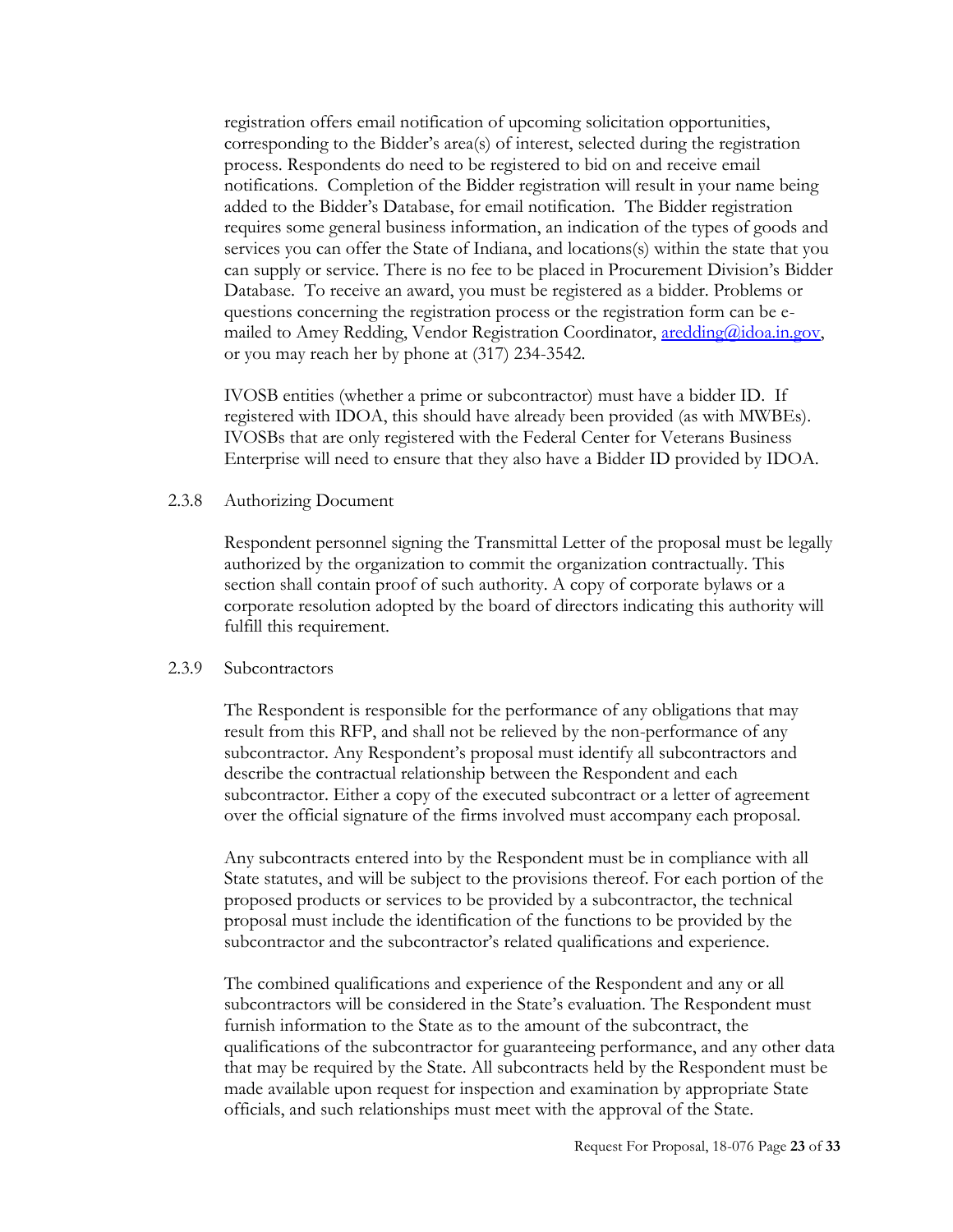The Respondent must list any subcontractor's name, address and the state in which formed that are proposed to be used in providing the required products or services. The subcontractor's responsibilities under the proposal, anticipated dollar amount for subcontract, the subcontractor's form of organization, and an indication from the subcontractor of a willingness to carry out these responsibilities are to be included for each subcontractor. This assurance in no way relieves the Respondent of any responsibilities in responding to this RFP or in completing the commitments documented in the proposal. The Respondent must indicate which, if any, subcontractors qualify as a Minority, Women, or Veteran Owned Business under IC 4-13-16.5-1 and Executive Order 13-04 and IC 5-22-14-3.5. See Sections 1.21, 1.22 and Attachments A/A1 for Minority, Women, and Veteran Business information.

IVOSB entities (whether a prime or subcontractor) must have a bidder ID. If registered with IDOA, this should have already been provided (as with MWBEs). IVOSBs that are only registered with the Federal Center for Veterans Business Enterprise will need to ensure that they also have a Bidder ID provided by IDOA (please see section 2.3.7, Department of Administration, Procurement Division for details).

<span id="page-23-0"></span>2.3.10 General Information

Each Respondent must enter your company's general information including contact information.

<span id="page-23-1"></span>2.3.11 Experience Serving State Governments

Each Respondent is asked to please provide a brief description of your company's experience in serving state governments and/or quasi-governmental accounts.

<span id="page-23-2"></span>2.3.12 Experience Serving Similar Clients

Each Respondent is asked to please describe your company's experience in serving clients of a similar size to the State of Indiana or other state that also had a similar scope. Please provide specific clients and detailed examples.

<span id="page-23-3"></span>2.3.13 Indiana Preferences

Pursuant to IC 5-22-15-7, Respondent may claim only one (1) preference. For the purposes of this RFP, this limitation to claiming one (1) preference applies to Respondent's ability to claim eligibility for Buy Indiana points. **Respondent must clearly indicate which preference(s) they intend to claim. Additionally, the Respondent's Buy Indiana status must be finalized when the RFP response is submitted to the State.**

Buy Indiana Refer to Section 2.7 for additional information.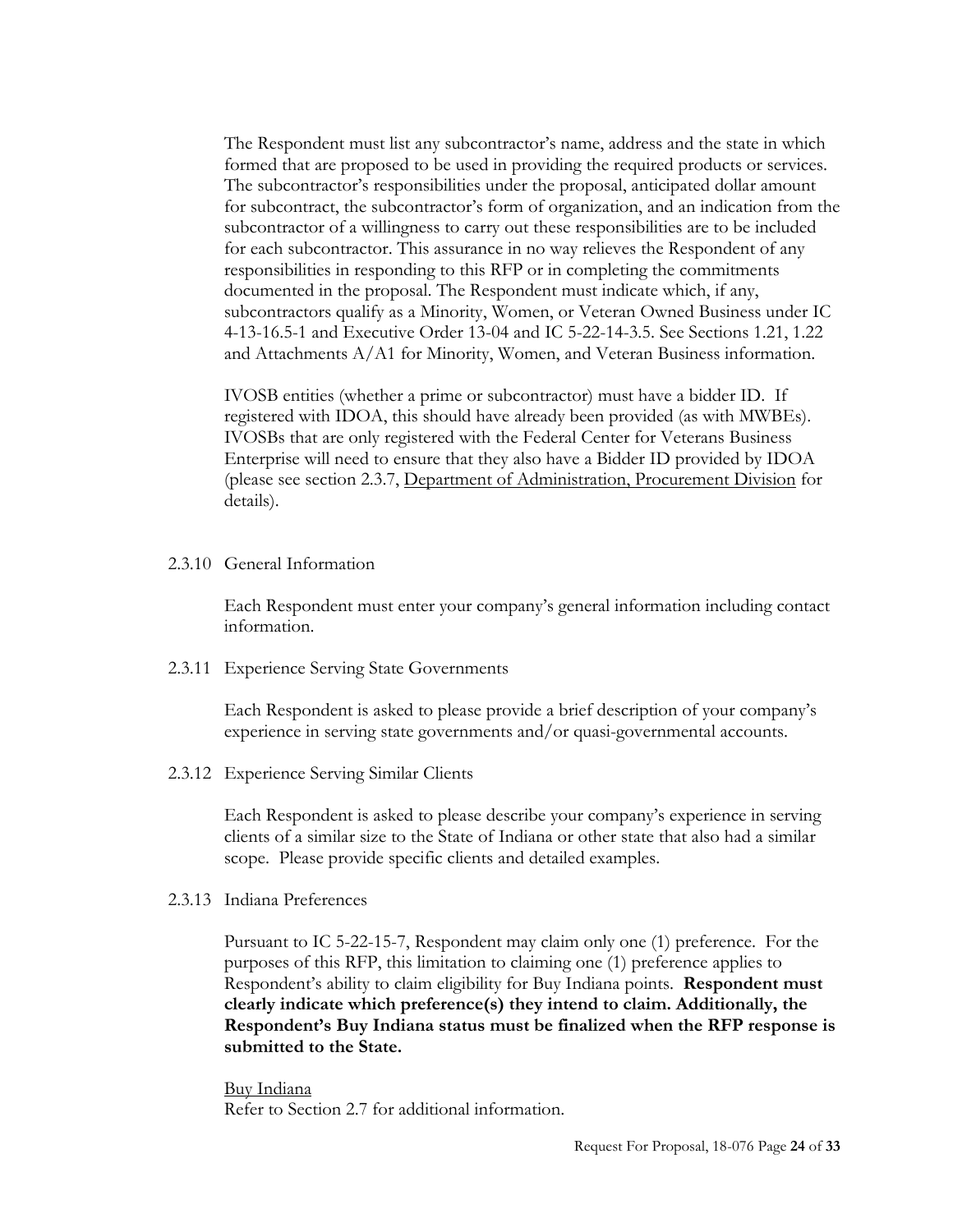#### <span id="page-24-0"></span>2.4 TECHNICAL PROPOSAL

The Technical Proposal must be divided into the sections as described below. Every point made in each section must be addressed in the order given. The same outline numbers must be used in the response. RFP language should not be repeated within the response. Where appropriate, supporting documentation may be referenced by a page and paragraph number. However, when this is done, the body of the technical proposal must contain a meaningful summary of the referenced material. The referenced document must be included as an appendix to the technical proposal with referenced sections clearly marked. If there are multiple references or multiple documents, these must be listed and organized for ease of use by the State. **The Technical Proposal Template is Attachment F.** 

Project Management Approach

 Describe how you will manage the overall program/project and ensure the quality of services and delivery of materials remain at a high level.

Project Delivery Methodology

• Describe your methodology for responding to and completing project requests from the Office.

Issue Management

 Describe your governance model and process for Issue Escalation and resolution

Subcontractor Management

 Explain your methodology for managing subcontractors throughout the project duration.

Training Approach

 Describe your training approach for how you will ensure that the State can successfully work with your organization as well as utilize any tools you are providing.

Reporting

- Describe your reporting approach and frequency. Explain how you ensure that all client leadership stays in touch and in tune with all facets of the contract. This could include timelines, data analytics, project plans, annual business reviews, etc. Also explain how often you prefer to meet with client executives.
- Provide samples of any metrics reporting that is provided by your organization. This could include marketing metrics as well as operational metrics on your project delivery and management.

Creative Deliverables

 Describe your process for acquiring information, requirements and expectations for creative deliverables to assist designers, developers and writers.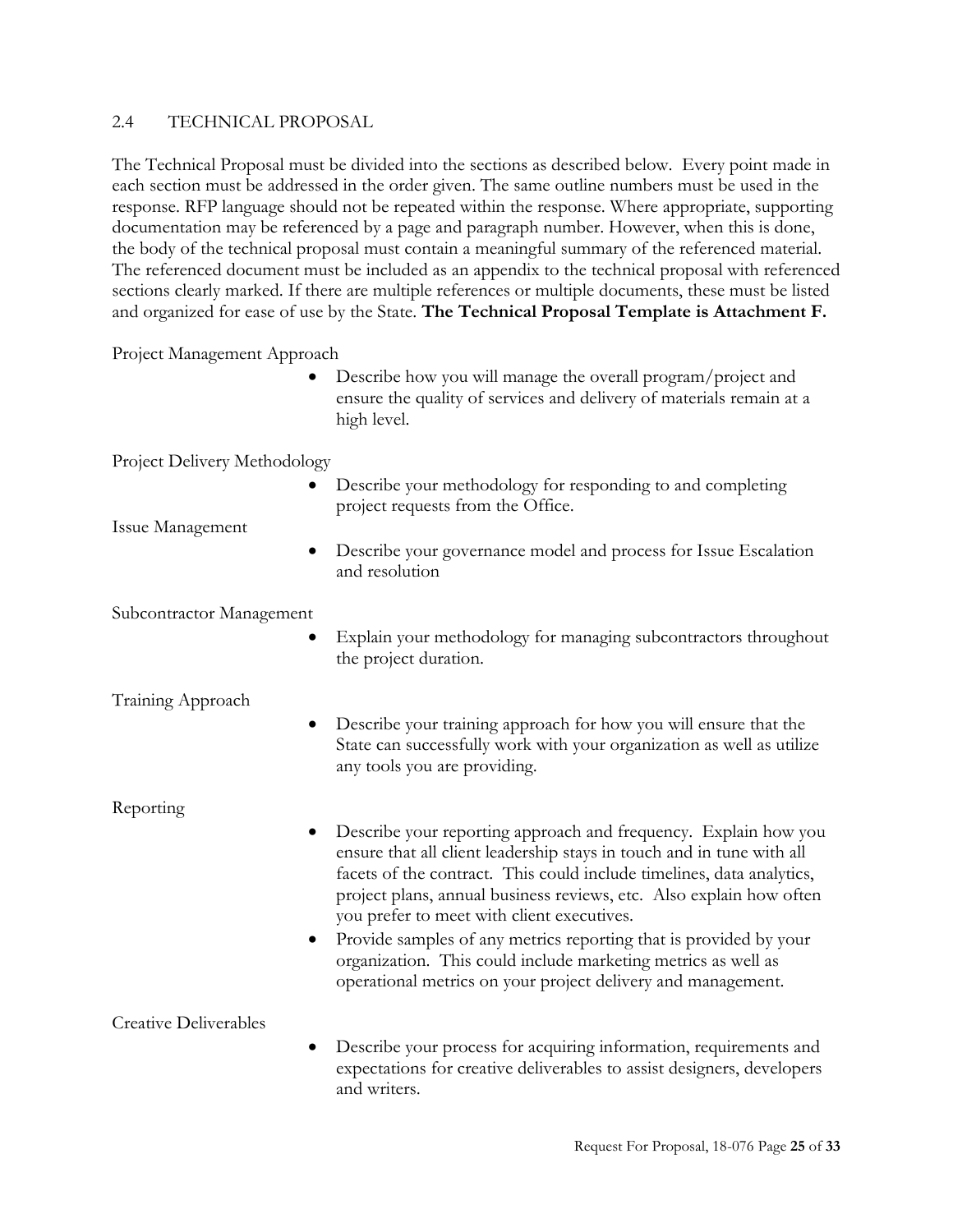| Communication   |                                                                                                                                                           |
|-----------------|-----------------------------------------------------------------------------------------------------------------------------------------------------------|
| $\bullet$       | Describe your standard communication practices with clients to<br>provide status updates, communicate challenges, seek information.                       |
| Confidentiality |                                                                                                                                                           |
| $\bullet$       | Describe how you ensure the confidentiality of competitive trade<br>secrets should you have clients who operate in the same sector?                       |
| Structure       |                                                                                                                                                           |
|                 | • Describe your company's account management team structure<br>including names and contact information and services each individual<br>or group performs. |
|                 |                                                                                                                                                           |

# <span id="page-25-0"></span>2.5 COST PROPOSAL

# **The Cost Proposal Template is Attachment D**

Respondents must propose hourly rates for the services outlined in Attachment D, including for code writing, programming and website development. This is not a comprehensive list of services that could be required throughout the term of the agreement. In addition to hourly rates, respondents should include costs for a monthly retainer to include the following services: account management and/or account services, accounting, senior level strategy, agency time for bi-weekly status meetings and all time required to fulfill the administrative portions of the state contract. Cost proposals will be evaluated against one another based on the criteria outlined in Attachment D.

Cost Proposals should be submitted in two (2) sections as follows:

Section 1: Monthly Retainer

- Provide a monthly cost for regular monthly administrative services including the following:
	- o Account management and/or account services
	- o Accounting
	- o Senior Level Strategy
	- o Status meetings

Section 2: Hourly Services

- Provide a list of labor categories and hourly rates to fulfill project requests as needed throughout the contract. Project requests could include, but not limited to:
	- o Web Development
	- o Graphic Design
	- o Programming
	- o Copy Writing
	- o Data Analytics
	- o Marketing Research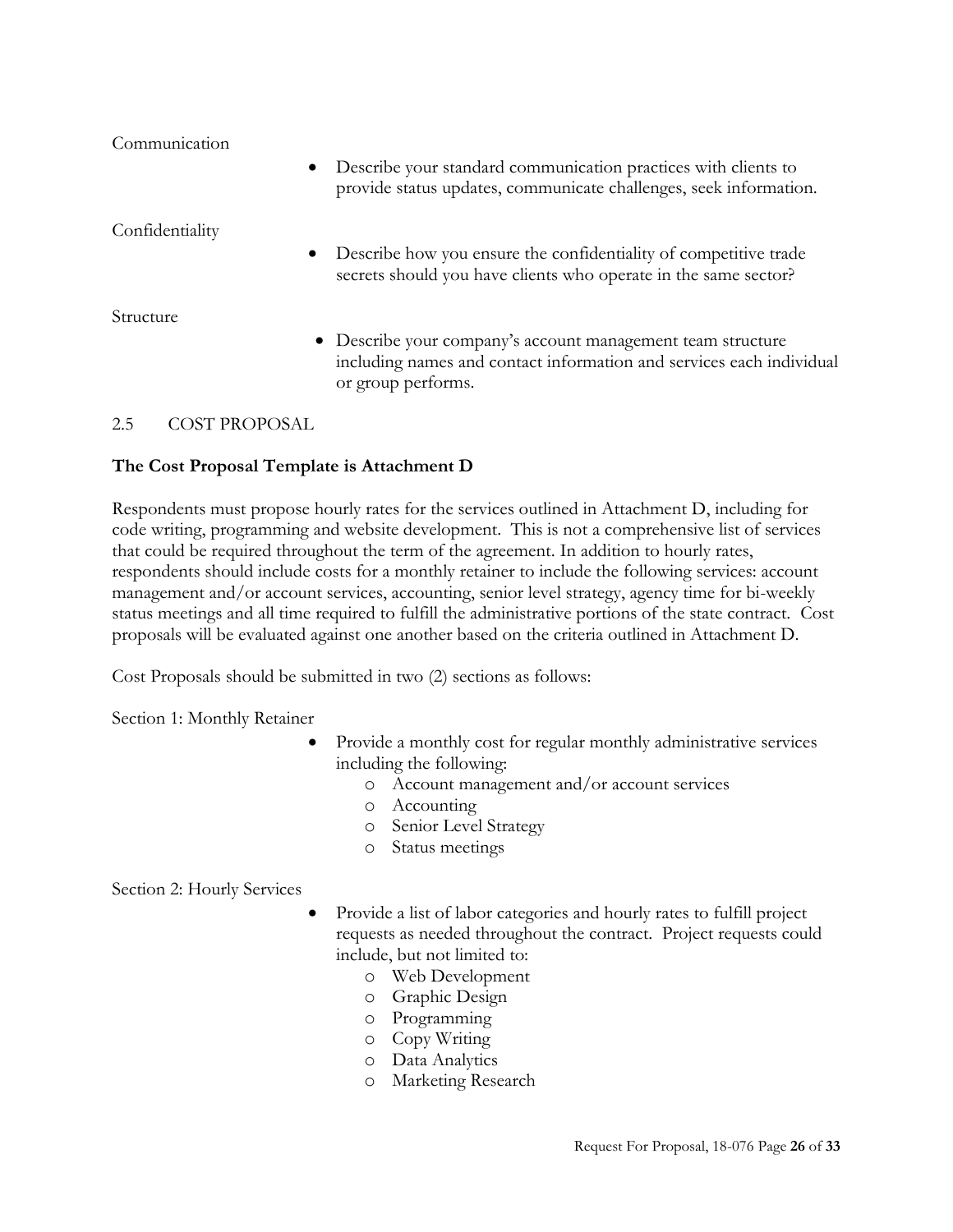[Describe how respondents will structure the cost proposal and pricing requirements in detail to the state. This will need to be tied back to the Current Purchasing Profile (Section 1.4) of what the state spends today (current cost\*work done = total spend); this helps clearly identify what the state will be saving as a result of this procurement.]

The Cost Proposal must be submitted in the original format. Any attempt to manipulate the format of the Cost Proposal document, attach caveats to pricing, or submit pricing that deviates from the current format will put your proposal at risk.

# **Cost Proposal Narrative**

The Respondent should provide a brief narrative (not longer than two pages) in support of each Cost Proposal item. The narrative should be focused on clarifying how the proposed prices correspond directly to the Respondent's Technical Proposal. For example, evaluators will expect detailed explanation of *Maintenance and Support* to correspond to *Maintenance and Support items* if described in the Technical Proposal. **Please compose and return this document in a Microsoft Word format.**

# **Cost Assumptions, Conditions and Constraints**

The respondent should list and describe as part of its Cost Proposal any special cost assumptions, conditions, and/or constraints relative to, or which impact, the prices presented on the Cost Schedules. It is of particular importance to describe any assumptions made by the respondent in the development of the respondent's Technical Proposal that have a material impact on price. It is in the best interest of the respondent to make explicit the assumptions, conditions, and/or constraints that underlie the values presented on the Cost Schedules. Assumptions, conditions or constraints that conflict with the RFS requirements are not acceptable. **Please compose and return this document in a Microsoft Word format.**

# <span id="page-26-0"></span>2.6 INDIANA ECONOMIC IMPACT

All companies desiring to do business with state agencies must complete an "Indiana Economic Impact" form (Attachment C). The collection and recognition of the information collected with the Indiana Economic Impact form places a strong emphasis on the economic impact a project will have on Indiana and its residents regardless of where a business is located. The collection of this information does not restrict any company or firm from doing business with the state. The amount entered in Line 16 "Total amount of this proposal, bid, or current contract" should match the amount entered in the Attachment D, Cost Proposal Template.

# <span id="page-26-1"></span>2.7 BUY INDIANA INITIATIVE/INDIANA COMPANY

It is the Respondent's responsibility to confirm its Buy Indiana status for this portion of the process. If a Respondent has previously registered its business with IDOA, go to [http://www.in.gov/idoa/2464.htm](http://www.in.gov/idoa/2742.htm) and click on the link to update this registration. Click the tab titled Buy Indiana. Select the appropriate category for your business. Respondents may only select one category. Certify this selection by clicking the check box next to the certification paragraph. Once this is complete, save your selection and exit your account.

Respondents that have not previously registered with IDOA must go to [http://www.in.gov/idoa/2464.htm](http://www.in.gov/idoa/2742.htm) and click on the link to register. During the registration process,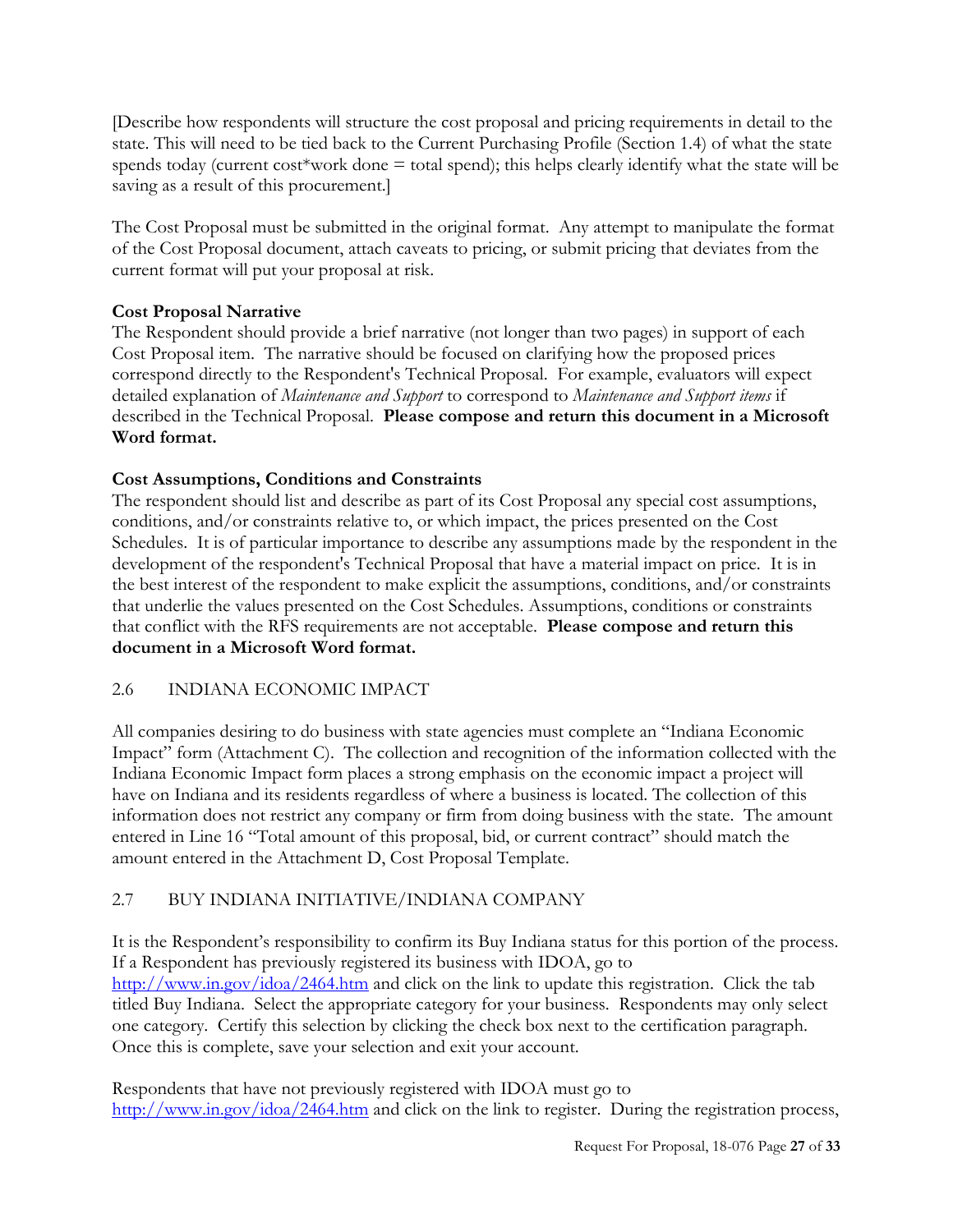follow the steps outlined in the paragraph above to certify your business' status. The registration process should be complete at the time of proposal submission.

#### **Respondent must clearly indicate which preference(s) they intend to claim in the Business Proposal, Attachment E, section 2.3.14 (Respondent will only be evaluated on the criteria selected/cited from IC 5-22-15-20.5).**

**Additionally, Respondents that wish to claim the Buy Indiana preference (for any criteria listed below) must have an email confirmation of their Buy Indiana status provided by [buyindianainvest@idoa.in.gov](mailto:buyindianainvest@idoa.in.gov) included in the proposal response. The email confirmation must have been provided from within one year prior to the proposal due date.** 

Respondents must also fully complete the Indiana Economic Impact form (Attachment C) and include it with their proposal response.

#### **Defining an Indiana Business:**

"Indiana business" refers to any of the following:

- (1) A business whose principal place of business is located in Indiana.
- (2) A business that pays a majority of its payroll (in dollar volume) to residents of Indiana.
- (3) A business that employs Indiana residents as a majority of its employees.
- (4) A business that makes significant capital investments in Indiana.
- (5) A business that has a substantial positive economic impact on Indiana.

#### **Substantial Capital Investment**:

Any company that can demonstrate a minimum capital investment in Indiana of \$5 million or more in plant and/or equipment or annual lease payments in Indiana of \$2.5 million or more shall qualify as an Indiana business under I.C.5-22-15-20.5 (b)(4).

#### **Substantial Indiana Economic Impact**:

Any company that is in the top 500 companies (adjusted) for one of the following categories: number of employees (DWD), unemployment taxes (DWD), payroll withholding taxes (DOR), or Corporate Income Taxes (DOR); it shall qualify as an Indiana business under I.C. 5-22-15-20.5  $(b)(5)$ .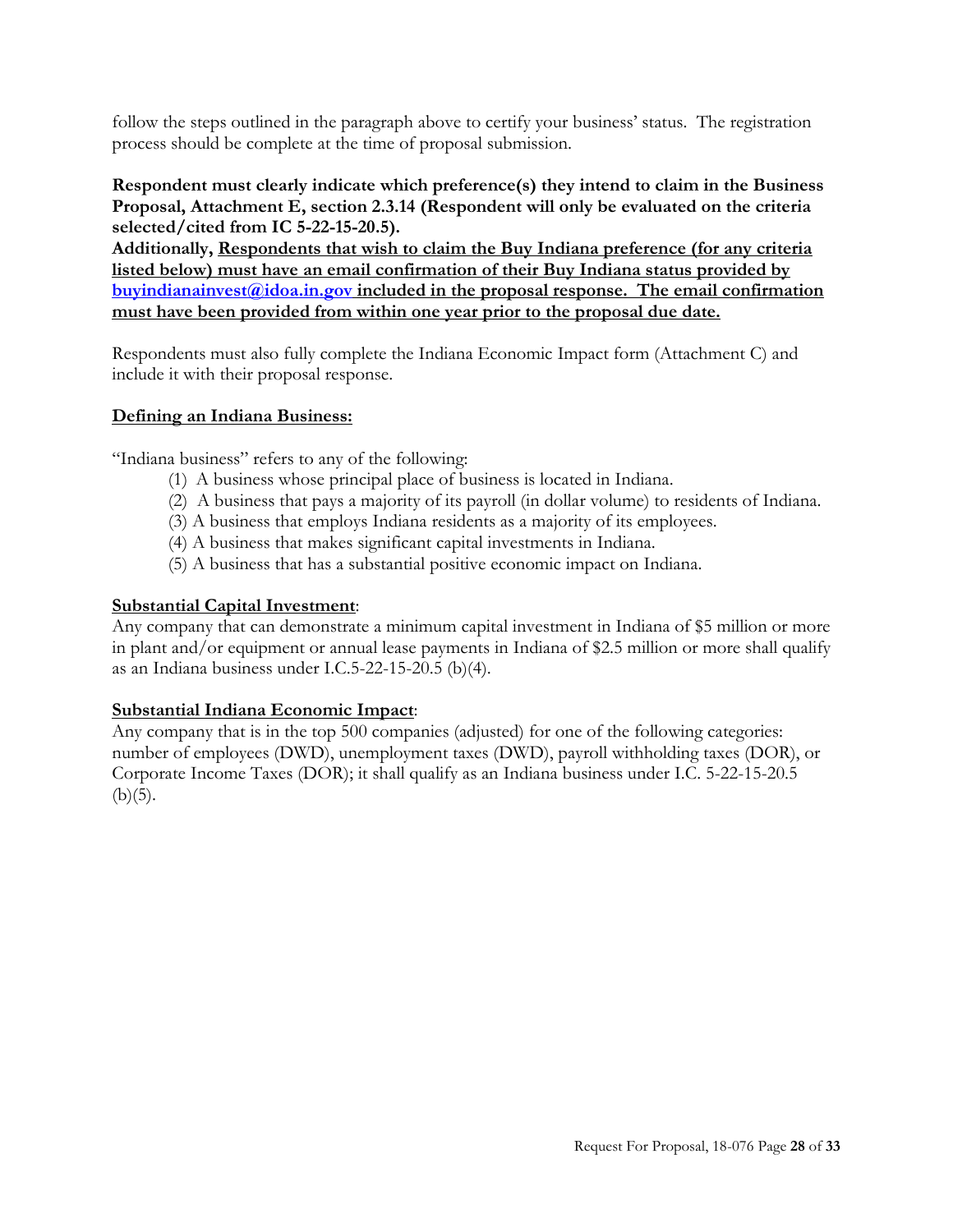#### **SECTION THREE PROPOSAL EVALUATION**

#### <span id="page-28-1"></span><span id="page-28-0"></span>3.1 PROPOSAL EVALUATION PROCEDURE

The State has selected a group of personnel to act as a proposal evaluation team. Subgroups of this team, consisting of one or more team members, will be responsible for evaluating proposals with regard to compliance with RFP requirements. All evaluation personnel will use the evaluation criteria stated in Section 3.2. The Commissioner of IDOA or their designee will, in the exercise of their sole discretion, determine which proposals offer the best means of servicing the interests of the State. The exercise of this discretion will be final.

The procedure for evaluating the proposals against the evaluation criteria will be as follows:

- 3.1.1 Each proposal will be evaluated for adherence to requirements on a pass/fail basis. Proposals that are incomplete or otherwise do not conform to proposal submission requirements may be eliminated from consideration.
- 3.1.2 Each proposal will be evaluated on the basis of the categories included in Section 3.2. A point score has been established for each category.
- 3.1.3 If technical proposals are close to equal, greater weight may be given to price.
- 3.1.4 Based on the results of this evaluation, the qualifying proposal determined to be the most advantageous to the State, taking into account all of the evaluation factors, may be selected by IDOA and the Office of the Lieutenant Governor for further action, such as contract negotiations. If, however, IDOA and the Office of the Lieutenant Governor decide that no proposal is sufficiently advantageous to the State, the State may take whatever further action is deemed necessary to fulfill its needs. If, for any reason, a proposal is selected and it is not possible to consummate a contract with the Respondent, IDOA may begin contract preparation with the next qualified Respondent or determine that no such alternate proposal exists.

#### <span id="page-28-2"></span>3.2 EVALUATION CRITERIA

Proposals will be evaluated based upon the proven ability of the Respondent to satisfy the requirements of the RFP in a cost-effective manner. Each of the evaluation criteria categories is described below with a brief explanation of the basis for evaluation in that category. The points associated with each category are indicated following the category name (total maximum points = 103). For further information, please reference Section 3.2.3 below. If any one or more of the listed criteria on which the responses to this RFP will be evaluated are found to be inconsistent or incompatible with applicable federal laws, regulations or policies, the specific criterion or criteria will be disregarded and the responses will be evaluated and scored without taking into account such criterion or criteria.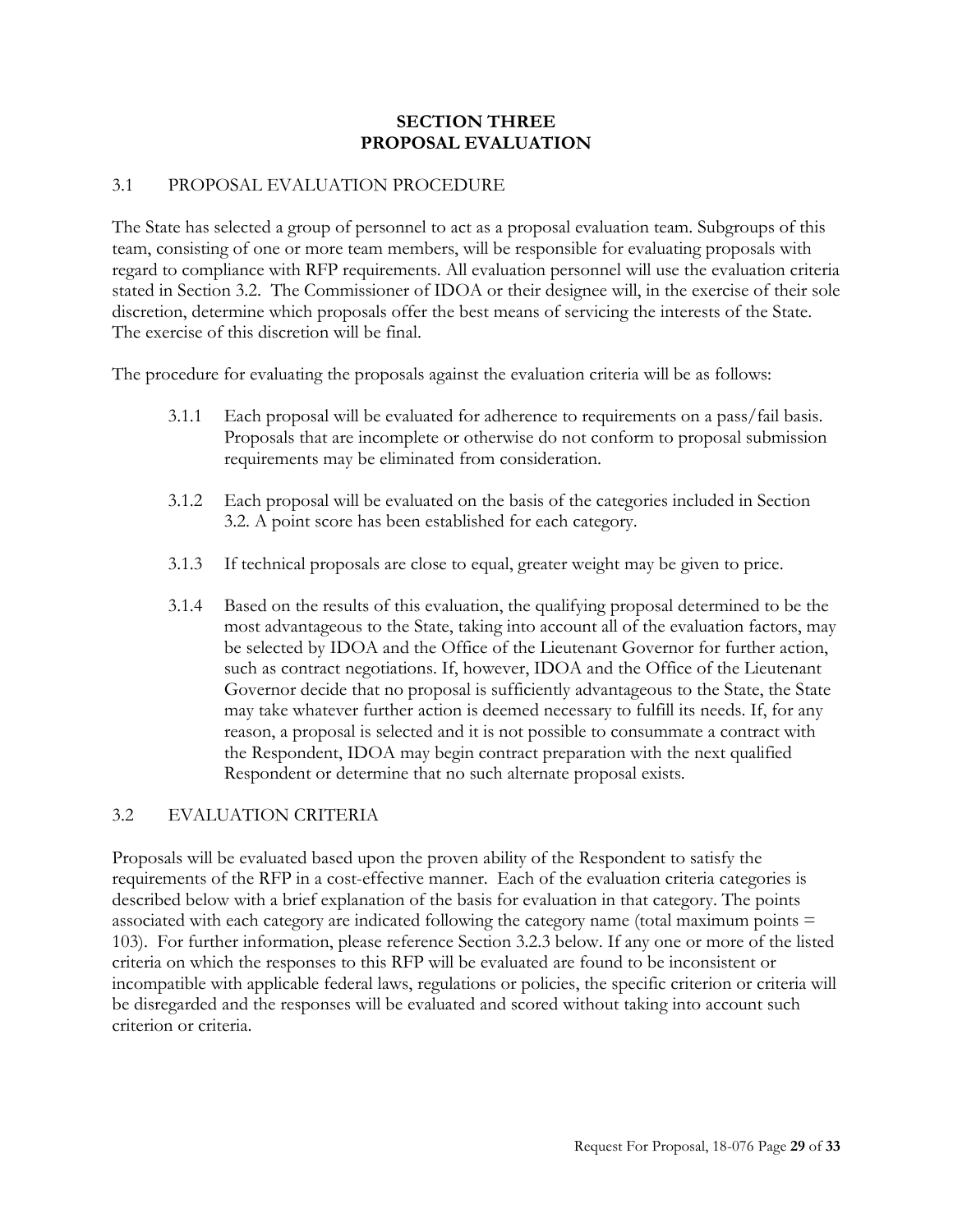| Criteria                                                                   | <b>Points</b>                                        |
|----------------------------------------------------------------------------|------------------------------------------------------|
| 1. Adherence to Mandatory Requirements                                     | Pass/Fail                                            |
| 2. Management Assessment/Quality (Business and<br>Technical Proposal)      | 40 available points                                  |
| 3. Cost (Cost Proposal)                                                    | 35 available points                                  |
| 4. Indiana Economic Impact                                                 | 5                                                    |
| 5. Buy Indiana                                                             | 5                                                    |
| 6. Minority Business Enterprise Subcontractor<br>Commitment                | 5 (1 bonus point is available, see Section<br>3.2.6  |
| 7. Women Business Enterprise Subcontractor<br>Commitment                   | 5 (1 bonus point is available, see Section<br>3.2.6  |
| 8. Indiana Veteran Business Enterprise (IVOSB)<br>Subcontractor Commitment | 5 (1 bonus point is available, see Section<br>3.2.7) |
| Total                                                                      | 100 (103 if bonus awarded)                           |

# **Summary of Evaluation Criteria:**

All proposals will be evaluated using the following approach.

#### Step 1

In this step proposals will be evaluated only against Criteria 1 to ensure that they adhere to Mandatory Requirements. Any proposals not meeting the Mandatory Requirements will be disqualified.

#### Step 2

The proposals that meet the Mandatory Requirements will then be scored based on Criteria 2 and 3 ONLY. This scoring will have a maximum possible score of 75 points with a potential of 5 bonus points if certain criteria are met. All proposals will be ranked on the basis of their combined scores for Criteria 2 and 3 ONLY. This ranking will be used to create a "short list". Any proposal not making the "short list" will not be considered for any further evaluation.

Step 2 may include one or more rounds of proposal discussions, oral presentations, clarifications, demonstrations, etc. focused on cost and other proposal elements. Step 2 may include a second "short list".

# Step 3

The short-listed proposals will then be evaluated based on all the entire evaluation criteria outlined in the table above.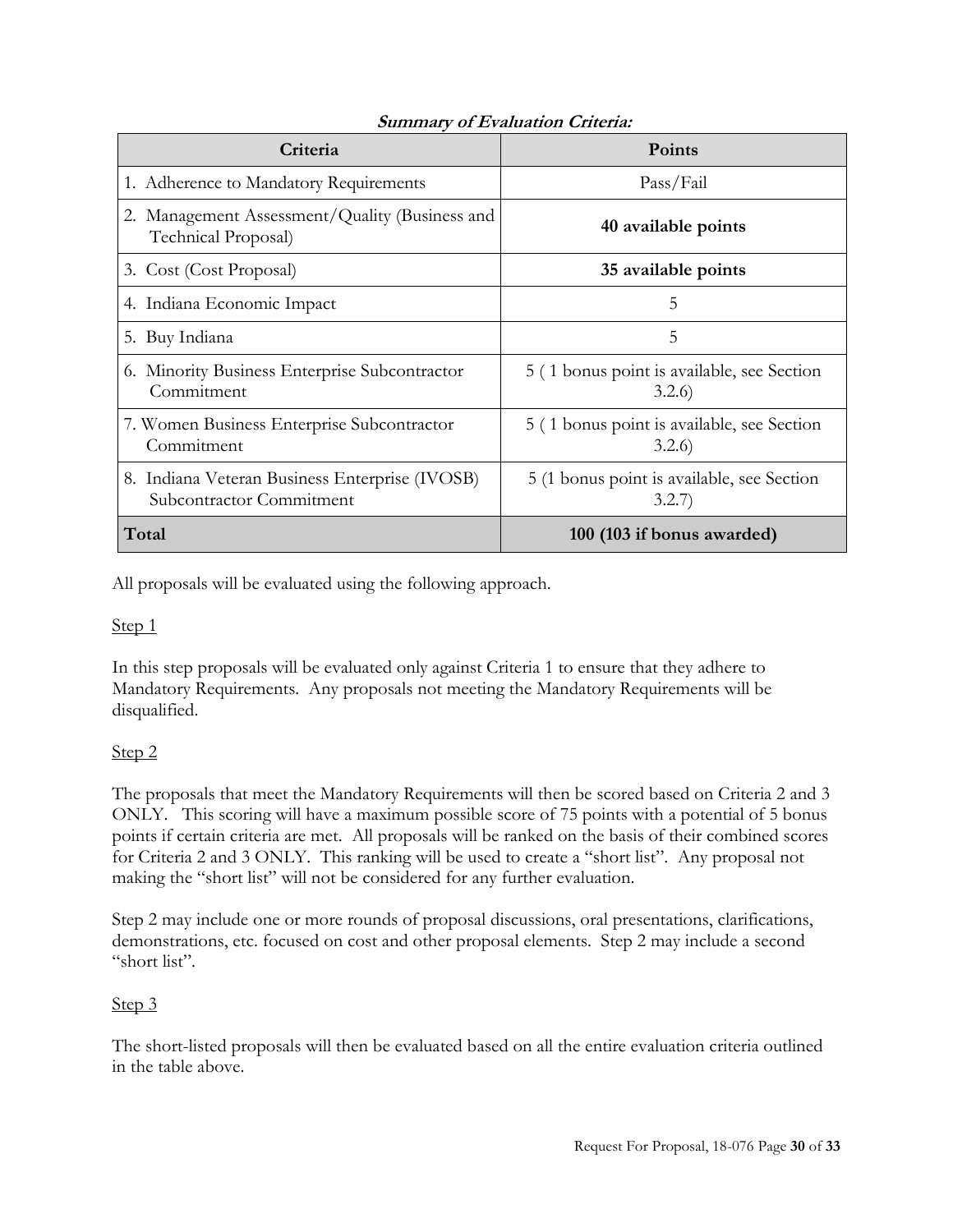If the State conducts additional rounds of discussions and a BAFO round which lead to changes in either the technical or cost proposal for the short listed Respondents, their scores will be recomputed.

<span id="page-30-0"></span>The section below describes the different evaluation criteria.

3.2.1 Adherence to Requirements – Pass/Fail Respondents passing this category move to Phase 2 and proposal is evaluated for Management Assessment/Quality and Price.

# **The following 2 categories cannot exceed 75 points.**

- <span id="page-30-1"></span>3.2.2 Management Assessment/Quality **40** available points
- <span id="page-30-2"></span>3.2.3 Price **35** available points

Cost scores will then be normalized to one another, based on the lowest cost proposal evaluated. The lowest cost proposal receives a total of 35 points. The normalization formula is as follows:

- *Respondent's Cost Score = (Lowest Cost Proposal / Total Cost of Proposal) X 35*
- <span id="page-30-3"></span>3.2.4 Indiana Economic Impact (5 points)

See Section 2.6 for additional information.

The total number of full time equivalent (FTE – please see Section 1.2 for a definition of FTE's) Indiana resident employees for the Respondent's proposal, to execute the scope of work proposed in this RFP, (prime contractor and subcontractors) will be used to evaluate the Respondent's Indiana Economic Impact. Points will be awarded based on a graduated scale. The Respondent with the most Indiana FTEs will be awarded 15 points. Points will then be awarded to the remaining Respondents proportionately. Please see Attachment C, Indiana Economic Impact Form, for more detailed instructions.

<span id="page-30-4"></span>3.2.5 Buy Indiana Initiative – 5 points

Respondents qualifying as an Indiana Company as defined in Section 2.7 will receive 10 points in this category.

<span id="page-30-5"></span>3.2.6 Minority (5 points) & Women's Business (5 points) Subcontractor Commitment - (10 points).

The following formula will be used to determine points to be awarded based on the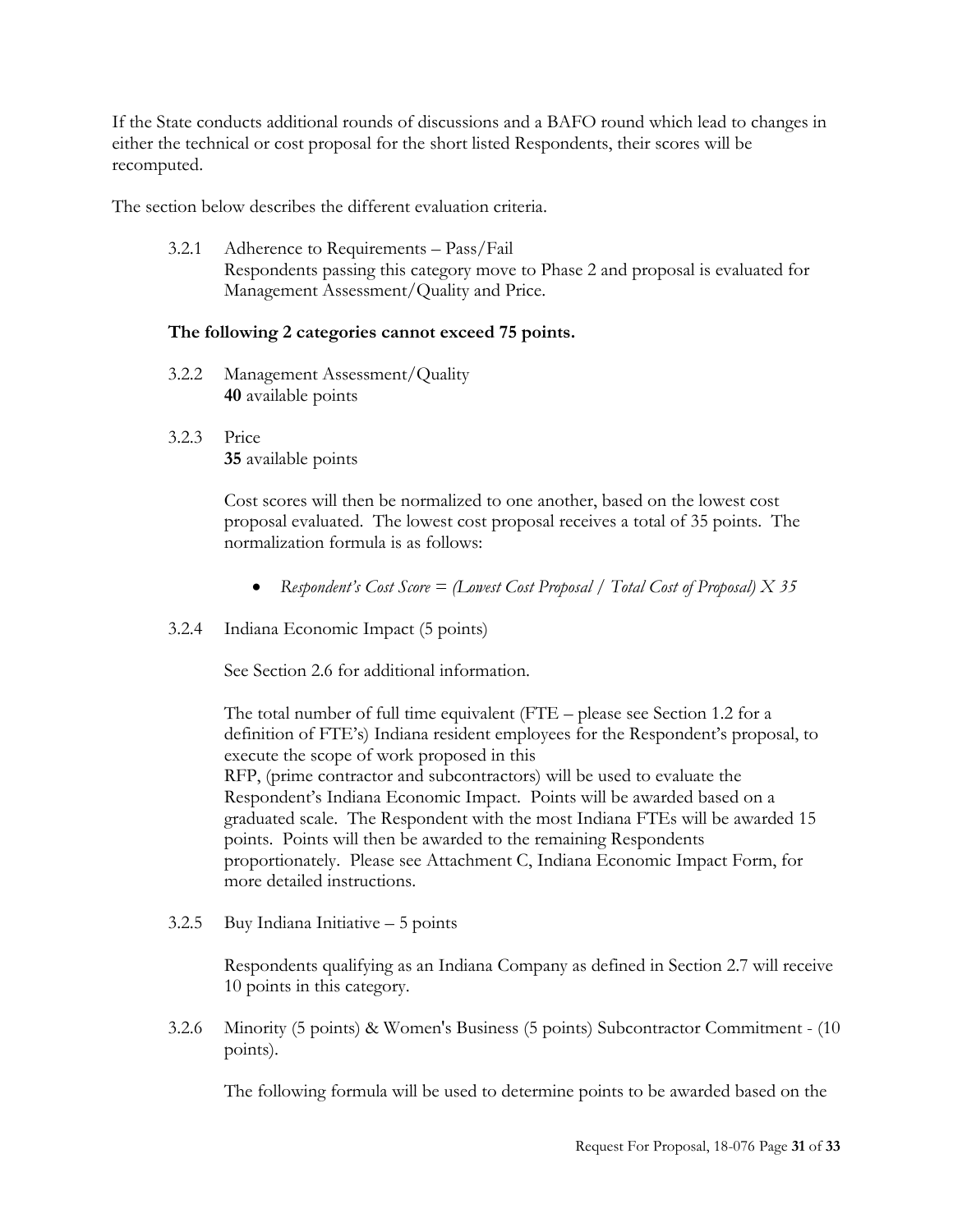MBE and WBE goals listed in Section 1.20 of this RFP. Scoring is conducted based on an assigned 10-point, plus possible 2 bonus-points, scale (MBE: Possible 5 points + 1 bonus point, WBE: Possible 5 points + 1 bonus Point). Points are assigned for respective MBE participation and WBE participation based upon the BAFO meeting or exceeding the established goals.

If the respondent's commitment percentage is less than the established MBE or WBE goal, the maximum points achieved will be awarded according to the following schedule:

|  |  |  |  | Pts.   .625   1.25   1.875   2.5   3.125   3.75   4.375   5.0 |
|--|--|--|--|---------------------------------------------------------------|

*NOTE: Fractional percentages will be rounded up or down to the nearest whole percentage. (e.g. 7.49% will be rounded down to 7% = 4.375 pts., 7.50% will be rounded up to 8% = 5.00 pts.)*

If the respondent's commitment percentage is rounded down to 0% for MBE or WBE participation the respondent will receive 0 points.

If the respondent's commitment percentage is 0% for MBE or WBE participation, a deduction of 1 point will be discounted on the respective MBE or WBE score.

The respondent with the greatest applicable CUF participation which exceeds the stated goal for the respective MBE or WBE category will be awarded 6 points (5 points plus 1 bonus point). In cases where there is a tie for the greatest applicable CUF participation and both firms exceed the goal for the respective MBE/WBE category both firms will receive 6 points.

<span id="page-31-0"></span>3.2.7 Indiana Veteran Owned Small Business Subcontractor Commitment - (5 points).

The following formula will be used to determine points to be awarded based on the IVOSB goal listed in Section 1.20 of this RFP. Scoring is conducted based on an assigned 5-point, plus possible 1 bonus-point, scale. Points are assigned for IVOSB participation based upon the BAFO meeting or exceeding the established goals.

If the respondent's commitment percentage is less than the established IVOSB goal, the maximum points achieved will be awarded according to the following schedule:

|                    |  | $0\%$   $0.6\%$   $1.2\%$   $1.8\%$   $2.4\%$ |  |  |
|--------------------|--|-----------------------------------------------|--|--|
| $\varepsilon$ Pts. |  |                                               |  |  |

*NOTE: Fractional points will be awarded based upon a graduated scale between whole points. (e.g. a 0.3% commitment will receive .5 points and a 1.5% commitment will receive 2.5 points)*

If the respondent's commitment percentage is 0% for IVOSB participation, a deduction of 1 point will be assessed.